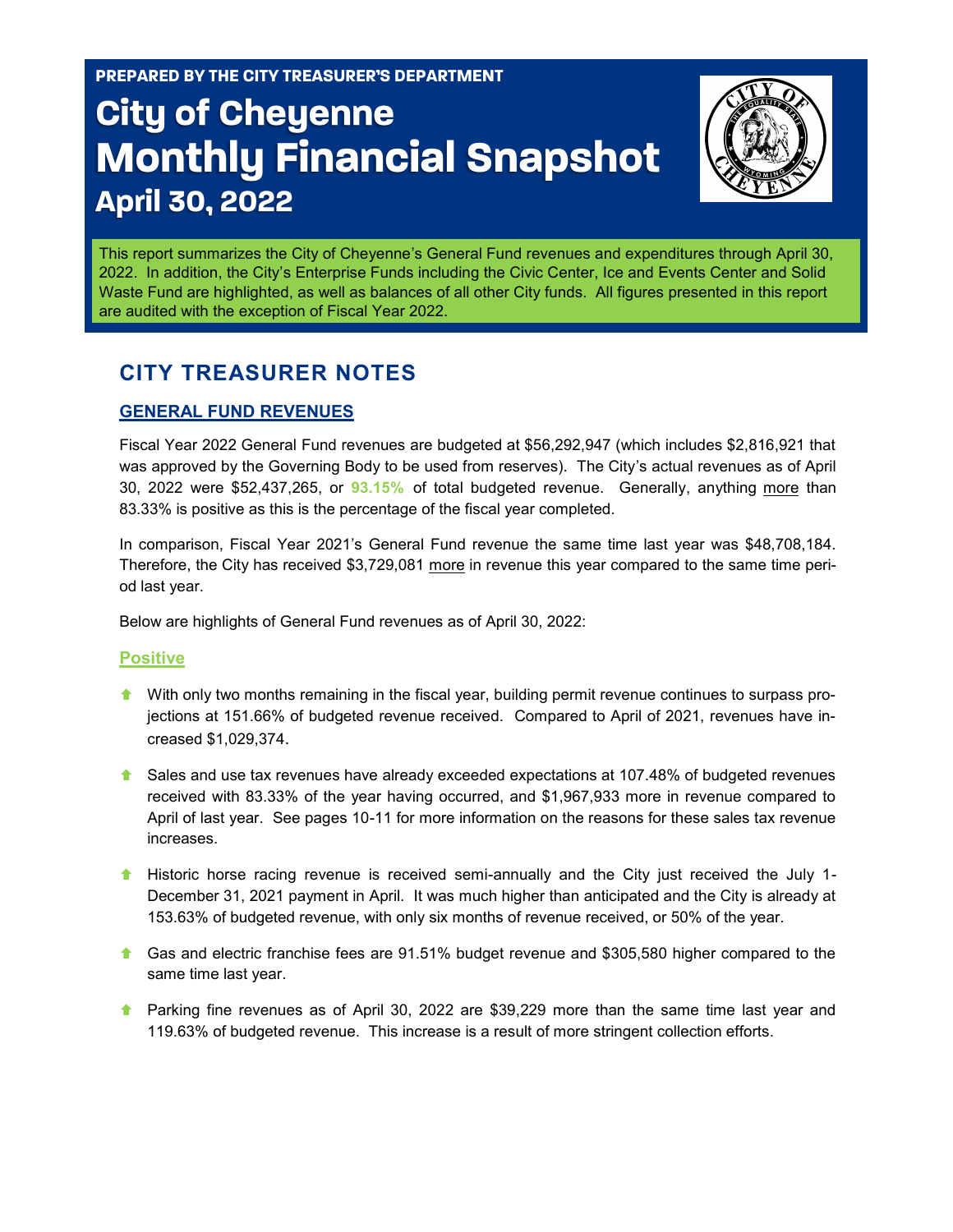#### **Neutral**

- ◆ With 83.33% of Fiscal Year 2022 completed, contractor licensing revenues continue to be just slightly less than anticipated at 82.23% of budgeted revenues received, and \$28,216 less than the same time last year.
- Court fine revenues are also slightly less than anticipated at 80.25% of projected revenues received at the end of April.

#### **Negative**

- ↓ Fees for parking in the City's parking garage facilities continue to fall short at 64.46% of revenues received, and \$20,061 less than the same time last year.
- ↓ Aquatics fee revenues are less than budgeted for Fiscal Year 2022 at 57.28% of revenues received at the end of April. Part of the reason for this is labor shortages are causing pool hour reductions.

#### **GENERAL FUND EXPENDITURES**

The City has budgeted \$56,292,947 for expenditures in Fiscal Year 2022. Departments have spent \$43,901,504 through April 30, 2022, which is **77.99%** of the budget being used. This is positive with 83.33% of the year being completed. Last year at the same time the City spent \$40,733,049 in expenditures. Therefore, the City has expended \$3,168,455 more this year compared to the same time period last year.

Overall the City has received **\$8,535,761** more in revenues at the end of April compared to expenditures (see page 7).

#### **GENERAL FUND RESERVES (FUND BALANCE)**

General Fund reserves are now at **200 days** of operating expenditures at the end of April (see pages 8- 9 for more information). This is a slight decrease of six days of operating expenditures compared to the end of March. The City now has \$21,788,274 over the minimum limit per resolution of 60 days of spendable reserves, for a total of \$31,041,909 in unassigned reserves.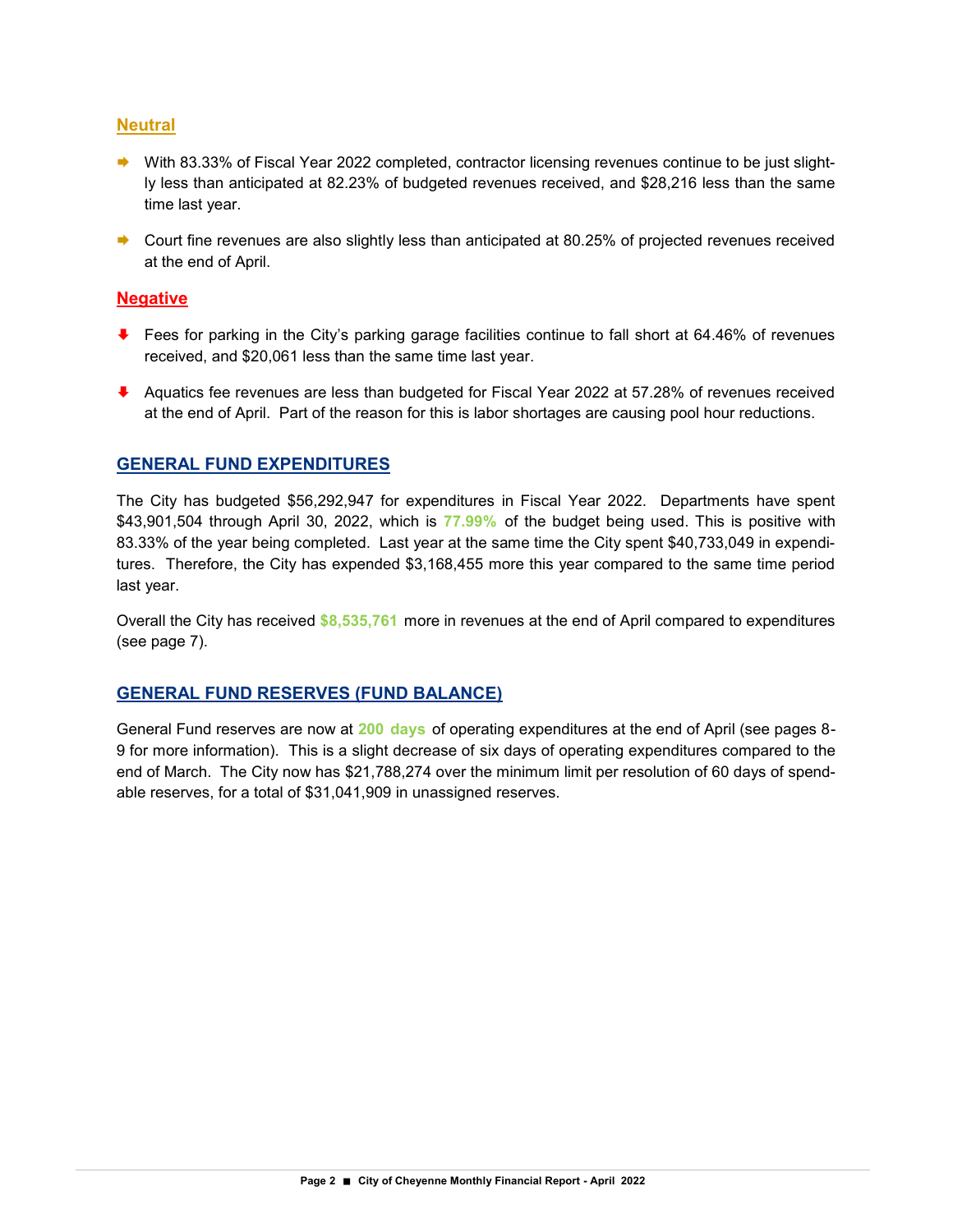### **REVENUE ANALYSIS**

|                                       |     |                                 |      | <b>General Fund</b>                      |     |                        |    |                          |    |                          |  |  |  |
|---------------------------------------|-----|---------------------------------|------|------------------------------------------|-----|------------------------|----|--------------------------|----|--------------------------|--|--|--|
| <b>Revenue Comparison</b>             |     |                                 |      |                                          |     |                        |    |                          |    |                          |  |  |  |
|                                       |     |                                 |      | Year to Date (YTD) as of April 30, 2022: |     |                        |    |                          |    |                          |  |  |  |
|                                       |     |                                 |      |                                          |     | % Budget               |    |                          |    |                          |  |  |  |
|                                       |     | <b>FY 2022</b><br><b>Budget</b> |      | FY 2022<br><b>Actual (YTD)</b>           |     | <b>Used</b><br>(83.33% |    | FY 2021<br><b>Actual</b> |    | FY 2020<br><b>Actual</b> |  |  |  |
|                                       |     |                                 |      |                                          |     | to date)               |    |                          |    |                          |  |  |  |
|                                       |     |                                 |      | <b>TAXES &amp; ASSESSMENTS</b>           |     |                        |    |                          |    |                          |  |  |  |
| Gas and Electric Franchise Fees       | \$  | 4,225,000                       | \$   | 3,866,345                                |     | 91.51%                 | \$ | 4,257,920                | \$ | 3,965,034                |  |  |  |
| Telephone Franchise Fees (Quarterly)  |     | 45,000                          |      | 31,094                                   | w   | 69.10%                 |    | 44,923                   |    | 58,638                   |  |  |  |
| Cable TV Franchise Fees (Quarterly)   |     | 811,000                         |      | 585,975                                  | ۰U  | 72.25%                 |    | 783,438                  |    | 882,730                  |  |  |  |
| Property Tax (December & June)        |     | 6,400,000                       |      | 4,376,675                                |     | 68.39%                 |    | 6,136,321                |    | 5,862,109                |  |  |  |
| Vehicle Registration Fees             |     | 1,571,000                       |      | 1,328,574 $\bullet$                      |     | 84.57%                 |    | 1,659,759                |    | 1,543,777                |  |  |  |
| <b>Total Taxes and Assessments</b>    |     | \$13,052,000                    | \$   | 10,188,663                               |     | 78.06%                 | \$ | 12,882,361               | \$ | 12,312,287               |  |  |  |
|                                       |     |                                 |      |                                          |     |                        |    |                          |    |                          |  |  |  |
| <b>LICENSES &amp; PERMITS</b>         |     |                                 |      |                                          |     |                        |    |                          |    |                          |  |  |  |
| <b>Building Permits</b>               | \$  | 2,515,000                       | \$   | 3,814,262 151.66%                        |     |                        | \$ | 3,788,858                | \$ | 1,945,773                |  |  |  |
| Liquor Licenses & Permits (January)   |     | 133,750                         |      |                                          |     | 160,584 120.06%        |    | 126,885                  |    | 127,405                  |  |  |  |
| <b>Contractor Licensing</b>           |     | 300,000                         |      |                                          |     | 246,699 32.23%         |    | 329,050                  |    | 273,497                  |  |  |  |
| <b>Other Permits and Licenses</b>     |     | 158,790                         |      | 122,755                                  | w   | 77.31%                 |    | 143,405                  |    | 152,259                  |  |  |  |
| <b>Total Licenses/Permits</b>         | - 5 | 3,107,540                       | \$   | 4,344,301 139.80%                        |     |                        | \$ | 4,388,198                | \$ | 2,498,934                |  |  |  |
| <b>INTERGOVERNMENTAL</b>              |     |                                 |      |                                          |     |                        |    |                          |    |                          |  |  |  |
|                                       |     |                                 |      |                                          |     |                        |    |                          |    |                          |  |  |  |
| Sales & Use Tax                       |     | \$18,746,824                    | \$   | 20,149,892 107.48%                       |     |                        | S  | 22,267,320               | \$ | 19,649,985               |  |  |  |
| Gas Tax                               |     | 1,512,000                       |      | 1,428,883                                |     | 94.50%                 |    | 1,590,713                |    | 1,682,841                |  |  |  |
| Special Fuel Tax                      |     | 580,000                         |      | 563,246                                  |     | 97.11%                 |    | 604,864                  |    | 695,456                  |  |  |  |
| Cigarette Tax                         |     | 302,000                         |      | 266,546                                  |     | 88.26%                 |    | 307,522                  |    | 312,091                  |  |  |  |
| Mineral Royalties (Quarterly)         |     | 2,715,000                       |      | 2,054,799                                |     | 75.68%                 |    | 2,714,100                |    | 2,719,511                |  |  |  |
| Severance Tax (Quarterly)             |     | 2,200,000                       |      | 1,758,387                                |     | 79.93%                 |    | 2,200,709                |    | 2,213,517                |  |  |  |
| State Distribution (August & January) |     | 4,102,070                       |      | 4,103,750 100.04%                        |     |                        |    | 3,989,844                |    | 4,332,606                |  |  |  |
| Historic Horse Racing (Semi-Annual)   |     | 569,000                         |      |                                          |     | 874,137 153.63%        |    | 726,007                  |    | 618,369                  |  |  |  |
| Lottery Proceeds (Quarterly)          |     | 366,000                         |      |                                          |     | 311,622 1 85.14%       |    | 384,820                  |    | 309,208                  |  |  |  |
| Laramie County Animal Control Reimb.  |     | 121,509                         |      |                                          |     | 0.00%                  |    |                          |    |                          |  |  |  |
| <b>Skill Based Amusement Games</b>    |     |                                 |      |                                          |     |                        |    | 46,208                   |    |                          |  |  |  |
| State & DDA Subsidy                   |     | 3,750                           |      |                                          |     | 0.00%                  |    | 4,125                    |    | 5,550                    |  |  |  |
| <b>Total Intergovernmental</b>        |     |                                 |      | $$31,218,153$ $$31,511,261$              | ЯR. | 100.94%                | \$ | 34,836,233               | \$ | 32,539,135               |  |  |  |
|                                       |     |                                 |      | <b>CHARGES FOR SERVICES</b>              |     |                        |    |                          |    |                          |  |  |  |
| Parking (Cox, Spiker, East Lot)       | \$  | 308,000                         | - \$ | 198,522 ₺                                |     | 64.46%                 | \$ | 275,322 \$               |    | 323,336                  |  |  |  |
| <b>Record Checks</b>                  |     | 2,250                           |      | 1,750 <b>b</b>                           |     | 77.78%                 |    | 2,138                    |    | 2,155                    |  |  |  |
| <b>Burglar Alarms</b>                 |     | 17,000                          |      | 6,175 <b>b</b>                           |     | 36.32%                 |    | 20,300                   |    | 17,819                   |  |  |  |
| Vehicle Inspections (Quarterly)       |     | 32,000                          |      |                                          |     | 32,000 100.00%         |    | 37,220                   |    | 31,810                   |  |  |  |
| Nuisance Abatement                    |     | 11,000                          |      |                                          |     | $(27,098)$ -246.35%    |    | 124,028                  |    | 11,338                   |  |  |  |
| <b>Court Fees</b>                     |     |                                 |      | 368                                      |     |                        |    |                          |    |                          |  |  |  |
| <b>Golf Course Revenue</b>            |     | 359,000                         |      | 370,956                                  | ЯR  | 103.33%                |    | 427,916                  |    | 331,614                  |  |  |  |
| <b>Aquatics Revenue</b>               |     | 287,000                         |      | 164,379                                  |     | 57.28%                 |    | 138,042                  |    | 222,833                  |  |  |  |
| <b>Cost Allocation</b>                |     | 695,750                         |      | 720,215                                  | ЯR  | 103.52%                |    | 826,606                  |    | 675,351                  |  |  |  |
| <b>Total Charges for Services</b>     | S,  | 1,712,000                       | \$   | 1,467,268                                |     | 85.70%                 | \$ | 1,851,571                | \$ | 1,616,255                |  |  |  |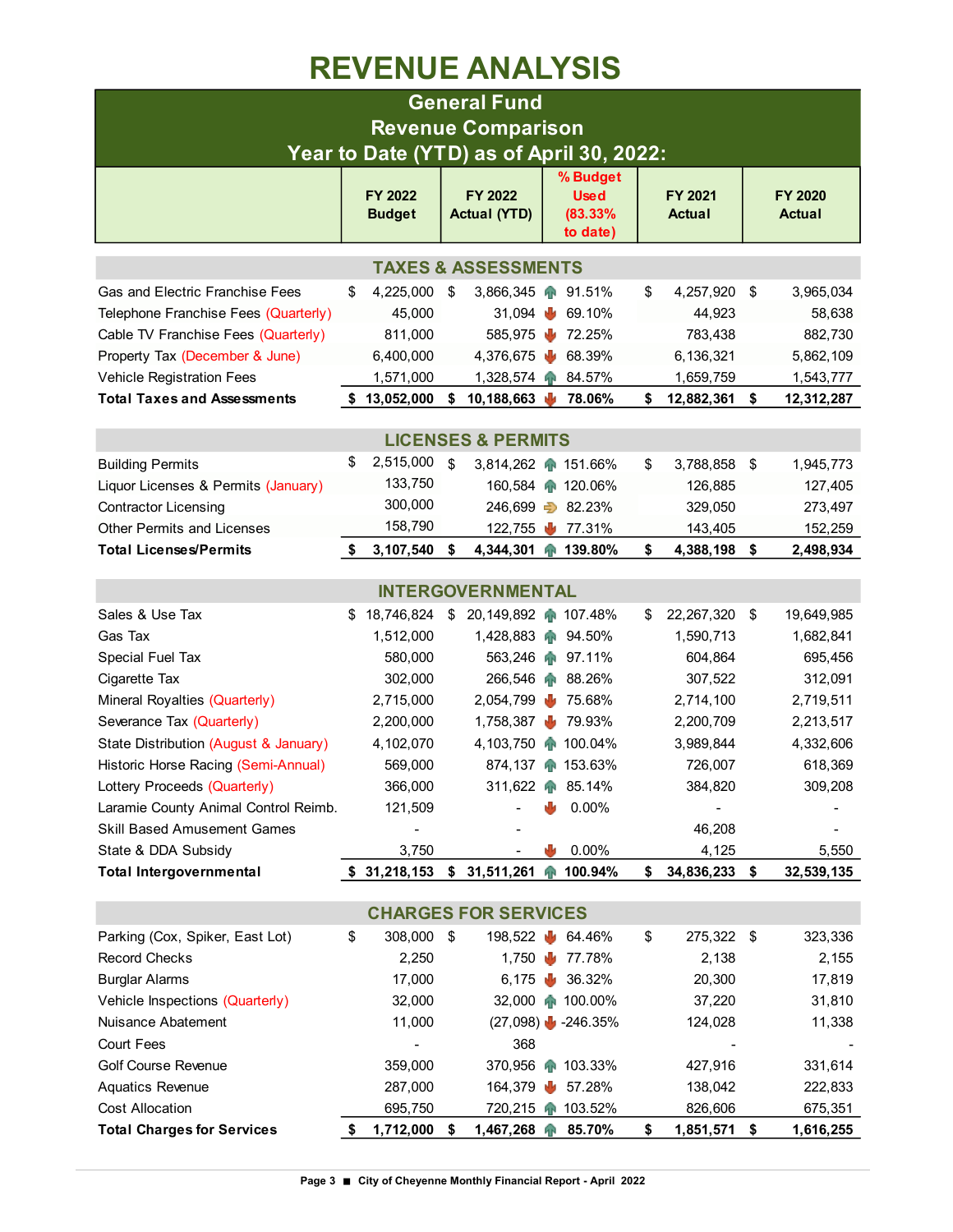### **REVENUE ANALYSIS**

|                                                                          |    |                           |      | <b>General Fund</b>                   |    |                                                |    |                          |    |                          |  |  |  |
|--------------------------------------------------------------------------|----|---------------------------|------|---------------------------------------|----|------------------------------------------------|----|--------------------------|----|--------------------------|--|--|--|
|                                                                          |    |                           |      | <b>Revenue Comparison</b>             |    |                                                |    |                          |    |                          |  |  |  |
| Year to Date (YTD) as of April 30, 2022:                                 |    |                           |      |                                       |    |                                                |    |                          |    |                          |  |  |  |
|                                                                          |    | FY 2022<br><b>Budget</b>  |      | FY 2022<br><b>Actual (YTD)</b>        |    | % Budget<br><b>Used</b><br>(83.33%<br>to date) |    | FY 2021<br><b>Actual</b> |    | FY 2020<br><b>Actual</b> |  |  |  |
| <b>FINES &amp; FORFEITS</b>                                              |    |                           |      |                                       |    |                                                |    |                          |    |                          |  |  |  |
| <b>Liquor Violation Fee</b>                                              | \$ | 1,300                     | - \$ | 250                                   | Ф  | 19.23%                                         | \$ | 250                      | \$ | 700                      |  |  |  |
| <b>Parking Fines</b>                                                     |    | 120,000                   |      | 143,561                               |    | ↑ 119.63%                                      |    | 256,686                  |    | 128,058                  |  |  |  |
| <b>Court Fines</b>                                                       |    | 137,000                   |      |                                       |    | 109,949 $\Rightarrow$ 80.25%                   |    | 147,593                  |    | 124,434                  |  |  |  |
| Court Bonds                                                              |    | 400,000                   |      |                                       |    | 379,622 1 94.91%                               |    | 377,029                  |    | 427,093                  |  |  |  |
| <b>Total Fines &amp; Forfeits</b>                                        | \$ | 658,300                   | - \$ |                                       |    | 633,382 1 96.21%                               | \$ | 781,557 \$               |    | 680,285                  |  |  |  |
|                                                                          |    |                           |      |                                       |    |                                                |    |                          |    |                          |  |  |  |
| <b>MISCELLANEOUS</b>                                                     |    |                           |      |                                       |    |                                                |    |                          |    |                          |  |  |  |
| Interest                                                                 | \$ | 146,500                   | \$   | 136,541                               | qн | 93.20%                                         | \$ | 86,991                   | \$ | 632,190                  |  |  |  |
| Cemetery                                                                 |    | 103,000                   |      |                                       |    | 118,098 114.66%                                |    | 111,473                  |    | 112,710                  |  |  |  |
| Parks Rentals                                                            |    | 29,150                    |      |                                       |    | 24,892 85.39%                                  |    | 44,054                   |    | 29,495                   |  |  |  |
| Kiwanis Community House Rentals                                          |    | 70,000                    |      |                                       |    | 70,628 100.90%                                 |    | 69,086                   |    | 44,812                   |  |  |  |
| <b>Forestry Fees</b>                                                     |    | 2,000                     |      | 445                                   |    | 22.25%                                         |    | 1,625                    |    |                          |  |  |  |
| Miscellaneous Rentals & Leases                                           |    | 930,000                   |      | 925,311                               | 平  | 99.50%                                         |    | 1,150,779                |    | 982,755                  |  |  |  |
| Miscellaneous Building Charges                                           |    |                           |      | 24                                    |    | 100.00%                                        |    |                          |    |                          |  |  |  |
| Miscellaneous Police Charges                                             |    | 250                       |      | 451                                   |    | ₼ 180.40%                                      |    | 363                      |    | 259                      |  |  |  |
| Police Overtime Reimbursements                                           |    | 164,000                   |      |                                       |    | 133,781 31.57%                                 |    | 125,840                  |    | 250,792                  |  |  |  |
| <b>Planning Fees</b>                                                     |    | 180,000                   |      | 23,690                                | w  | 13.16%                                         |    | 94,650                   |    | 24,175                   |  |  |  |
| <b>Administrative Fees</b>                                               |    | 500                       |      | 3,363                                 |    | ₼ 672.66%                                      |    | 790                      |    | 8,597                    |  |  |  |
| <b>Advertising Fees</b>                                                  |    | 2,700                     |      |                                       |    | 4,500 166.67%                                  |    | 3,000                    |    | 2,700                    |  |  |  |
| Roundhouse Impact Fees                                                   |    |                           |      |                                       |    |                                                |    | 100,567                  |    | 114,933                  |  |  |  |
| <b>Property Sales</b>                                                    |    | 10,000                    |      | 2,033                                 |    | $\frac{1}{20.33\%}$                            |    | 3,063                    |    | 10,740                   |  |  |  |
| Proceeds from Capital Financing                                          |    |                           |      |                                       |    |                                                |    | 5,455,000                |    |                          |  |  |  |
| Miscellaneous                                                            |    | 36,123                    |      |                                       |    | 40,051 110.87%                                 |    | (1,799)                  |    | 30,228                   |  |  |  |
| Police Grants                                                            |    | 480,000                   |      |                                       |    | 481,558 100.32%                                |    | 606,400                  |    | 531,100                  |  |  |  |
| Transfers from Other Funds<br><b>Total Miscellaneous</b>                 | \$ | 1,573,810<br>3,728,033 \$ |      | 2,327,025<br>4,292,391 115.14%        |    | 147.86%                                        | \$ | 3,138,084<br>10,989,966  | \$ | 789,227<br>3,564,712     |  |  |  |
|                                                                          |    |                           |      |                                       |    |                                                |    |                          |    |                          |  |  |  |
| <b>Total General Fund Revenues</b>                                       |    |                           |      | $$53,476,025$ $$52,437,265$ $$8.06\%$ |    |                                                | \$ | 65,729,887 \$            |    | 53,211,609               |  |  |  |
| without Reserves                                                         |    |                           |      |                                       |    |                                                |    |                          |    |                          |  |  |  |
| *Reserves Used                                                           |    | 2,816,921                 |      |                                       |    |                                                |    |                          |    | (9,738,230)              |  |  |  |
| <b>Total Revenues</b>                                                    |    | \$56,292,947              |      | \$ 52,437,265 个                       |    | 93.15%                                         | \$ | 65,729,887               | \$ | 43,473,379               |  |  |  |
|                                                                          |    |                           |      |                                       |    |                                                |    |                          |    |                          |  |  |  |
|                                                                          |    |                           |      | <b>*Revenue from Reserves Summary</b> |    |                                                |    |                          |    |                          |  |  |  |
| Obligated to Balance FY 2022 Budget - Approved through Ordinance 6-14-21 |    |                           |      |                                       |    |                                                |    |                          |    | 553,703                  |  |  |  |
| Reappropriation - Approved through Resolution 9-27-21                    |    |                           |      |                                       |    |                                                |    |                          |    | 993,147                  |  |  |  |
| Reappropriation - Approved through Resolution 1-10-22                    |    |                           |      |                                       |    |                                                |    |                          |    | 1,270,071                |  |  |  |

**\$ 2,816,921**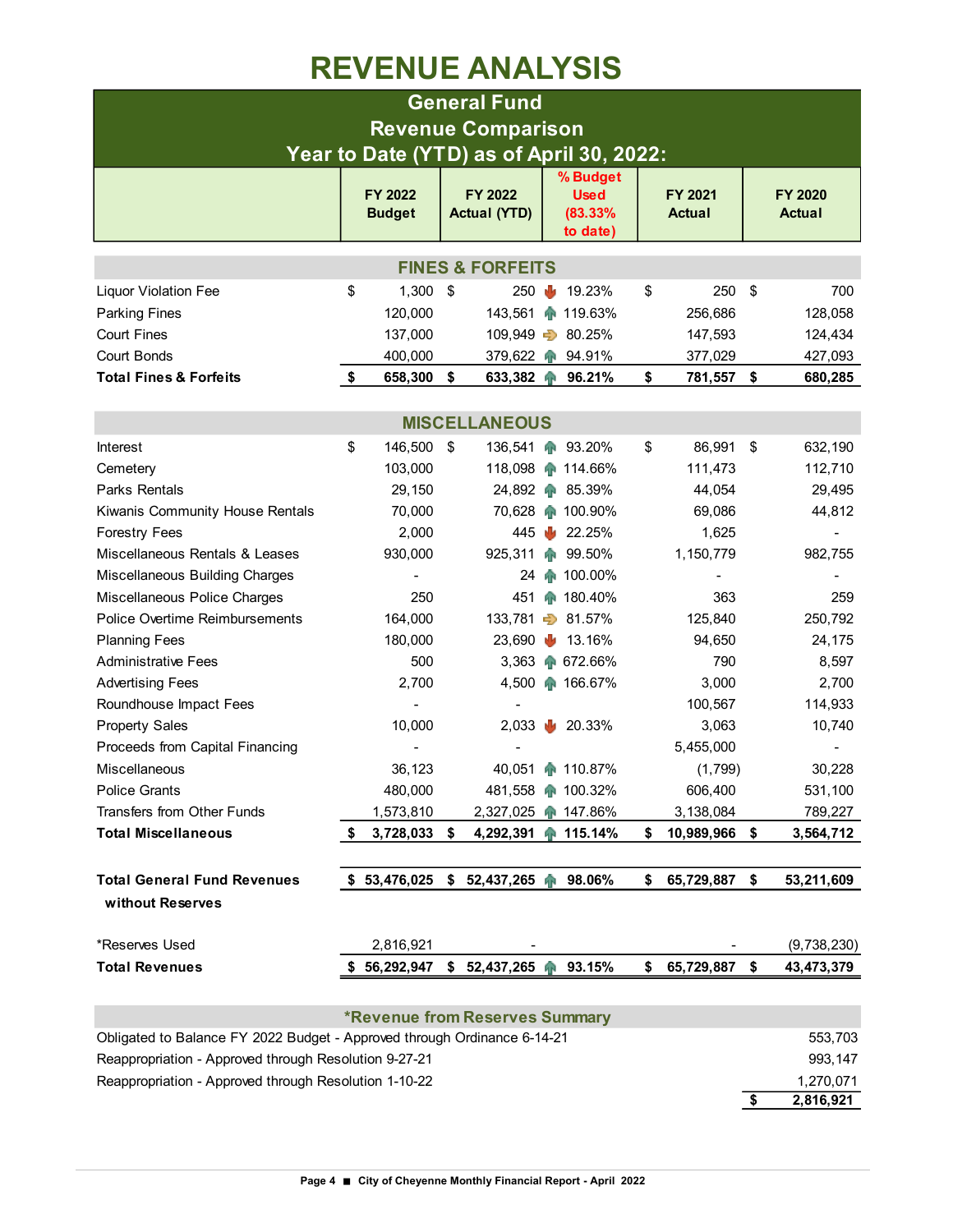## **EXPENDITURE ANALYSIS**

|                                    |               |                |         | <b>General Fund</b>     |  |                                                      |                     |                  |
|------------------------------------|---------------|----------------|---------|-------------------------|--|------------------------------------------------------|---------------------|------------------|
|                                    |               |                |         |                         |  | <b>Expenditure Status by Department and Division</b> |                     |                  |
|                                    |               |                |         |                         |  | Year to Date (YTD) as of April 30, 2022:             |                     |                  |
|                                    |               |                |         |                         |  | % Budget                                             |                     |                  |
|                                    |               | FY 2022        | FY 2022 |                         |  | <b>Used</b>                                          | FY 2021             | FY 2020          |
| <b>DEPARTMENT/DIVISION</b>         |               | <b>Budget</b>  |         | <b>Actual (YTD)</b>     |  | (83.33%                                              | Actual              | Actual           |
|                                    |               |                |         |                         |  | to date)                                             |                     |                  |
| <b>CITY COUNCIL</b>                |               |                |         |                         |  |                                                      |                     |                  |
| City Council                       | \$            | 260,856        | \$      | 210,173 →               |  | 80.57%                                               | \$<br>253,018       | \$<br>242,028    |
|                                    | \$            | 260,856        | -\$     | 210,173 →               |  | 80.57%                                               | \$<br>253,018       | \$<br>242,028    |
| <b>MAYOR</b>                       |               |                |         |                         |  |                                                      |                     |                  |
| Mayor                              | \$            | 502,162        | - \$    | 439,324                 |  | 87.49%                                               | \$<br>572,807       | \$<br>710,924    |
| City Attorney                      |               | 714,723        |         | 511,908 个               |  | 71.62%                                               | 611,944             | 556,406          |
| Human Resources                    |               | 583,163        |         | 462,908                 |  | 79.38%                                               | 479,660             | 718,932          |
| Compliance                         |               | 1,736,986      |         | $1,338,883$ $\oplus$    |  | 77.08%                                               | 1,155,782           | 1,440,674        |
| Information Technology             |               | 1,256,062      |         | 897,819                 |  | 71.48%                                               | 1,082,339           | 1,174,812        |
| <b>Animal Control</b>              |               | 495,836        |         | 276,111 个               |  | 55.69%                                               |                     |                  |
| <b>Municipal Court</b>             |               | 742,653        |         | 568,949                 |  | 76.61%                                               | 629.051             | 667,208          |
| <b>Youth Alternatives</b>          |               | 467,341        |         | 366,290                 |  | 78.38%                                               | 395,902             | 376,958          |
|                                    | \$            | 6,498,927      | \$      | 4,862,194               |  | 74.82%                                               | \$<br>4,927,485     | \$<br>5,645,914  |
| <b>CITY CLERK</b>                  |               |                |         |                         |  |                                                      |                     |                  |
| <b>City Clerk</b>                  | $\frac{1}{2}$ | 746,485        | \$      | 603,709 →               |  | 80.87%                                               | \$<br>687,853       | \$<br>718,059    |
|                                    | $\sqrt{2}$    | 746,485        | \$      | 603,709 $\Rightarrow$   |  | 80.87%                                               | \$<br>687,853       | \$<br>718,059    |
| <b>PUBLIC WORKS</b>                |               |                |         |                         |  |                                                      |                     |                  |
| <b>Public Works Administration</b> | \$            | 207,843        | \$      | 171,141 →               |  | 82.34%                                               | \$<br>198,034       | \$<br>292,627    |
| <b>Traffic Engineering</b>         |               | 556,950        |         | 415,458                 |  | 74.60%                                               | 502,023             | 493,582          |
| <b>Facilities Maintenance</b>      |               | 847,016        |         | 607,450                 |  | 71.72%                                               | 757,787             | 934,118          |
| Street and Alley                   |               | 2,505,990      |         | 1,991,142               |  | 79.46%                                               | 2,236,013           | 2,172,828        |
|                                    | \$            | 4, 117, 798 \$ |         | 3,185,192 个             |  | 77.35%                                               | \$<br>3,693,857 \$  | 3,893,155        |
| <b>POLICE</b>                      |               |                |         |                         |  |                                                      |                     |                  |
| <b>Police Administration</b>       | \$            | 3,885,154      | \$      | 3,184,875 $\Rightarrow$ |  | 81.98%                                               | \$<br>3,208,604     | \$<br>3,375,270  |
| <b>Police Patrol</b>               |               | 11,047,883     |         | 8,816,186               |  | 79.80%                                               | 10,209,046          | 10,544,863       |
|                                    | \$            | 14,933,037     | \$      | 12,001,061              |  | 80.37%                                               | \$<br>13,417,651    | \$<br>13,920,133 |
| <b>FIRE</b>                        |               |                |         |                         |  |                                                      |                     |                  |
| <b>Fire Administration</b>         | \$            | 512,279        | \$      | 374,090 个               |  | 73.02%                                               | \$<br>473,317       | \$<br>526,885    |
| Fire Training                      |               | 260,984        |         | 166,434                 |  | 63.77%                                               | 348,666             | 348,874          |
| <b>Fire Prevention</b>             |               | 694,680        |         | 589,630 ₺               |  | 84.88%                                               | 604,153             | 630,000          |
| <b>Fire Public Education</b>       |               |                |         |                         |  |                                                      |                     | 93,793           |
| Fire Suppression                   |               | 10,610,773     |         | 8,629,666 $\Rightarrow$ |  | 81.33%                                               | 9,577,910           | 9,677,448        |
| Fire Hazardous Materials           |               |                |         |                         |  |                                                      | 5,878               | (5, 840)         |
| <b>Emergency Medical Services</b>  |               | 230,226        |         | 150,010                 |  | 65.16%                                               | 176,817             | 161,578          |
|                                    | \$            | 12,308,942 \$  |         | $9,909,831 \Rightarrow$ |  | 80.51%                                               | \$<br>11,186,742 \$ | 11,432,738       |
|                                    |               |                |         |                         |  |                                                      |                     |                  |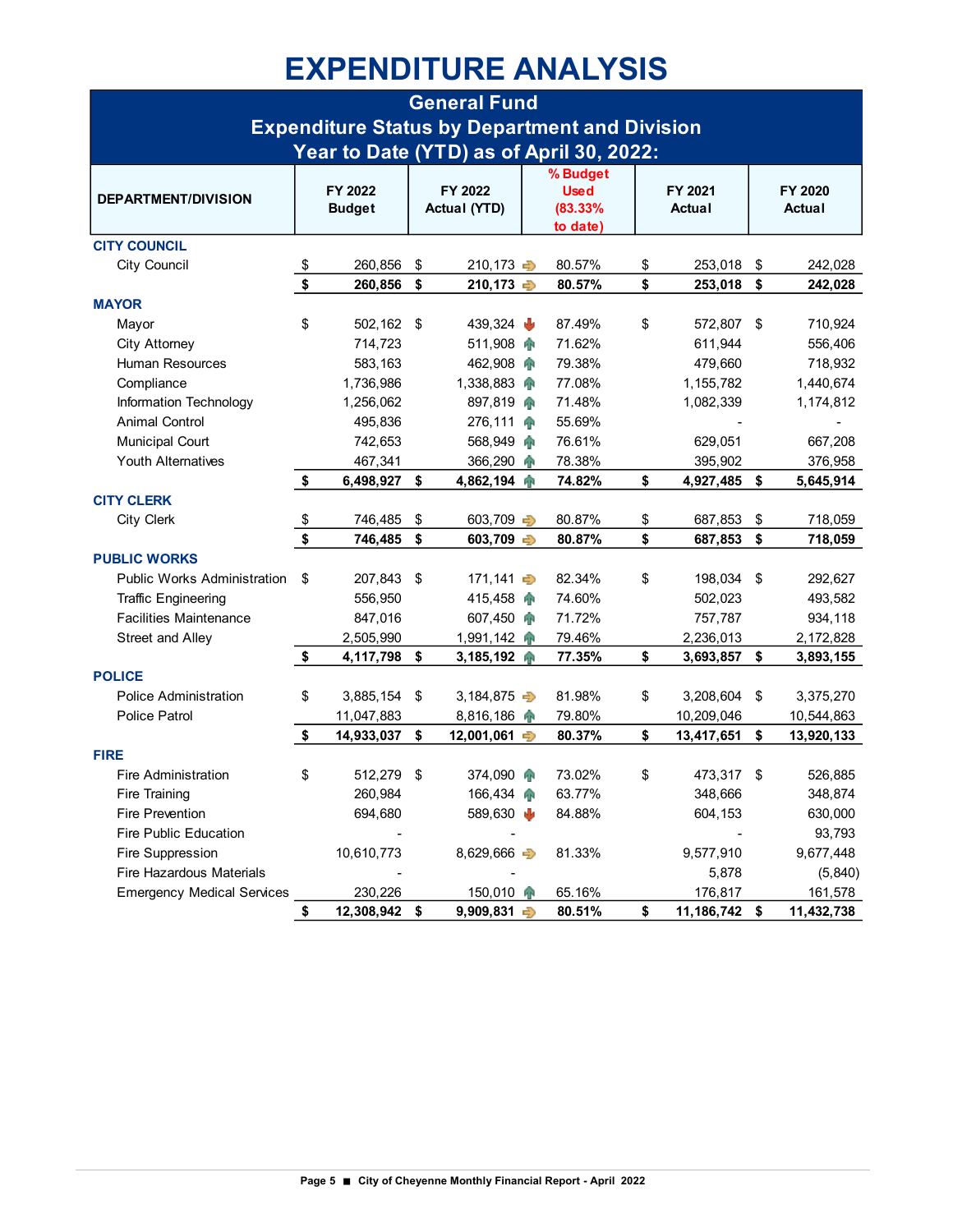### **EXPENDITURE ANALYSIS**

|                                              |               |                          |    | <b>General Fund</b>            |    |                                                      |                     |     |                          |
|----------------------------------------------|---------------|--------------------------|----|--------------------------------|----|------------------------------------------------------|---------------------|-----|--------------------------|
|                                              |               |                          |    |                                |    | <b>Expenditure Status by Department and Division</b> |                     |     |                          |
|                                              |               |                          |    |                                |    | Year to Date (YTD) as of April 30, 2022:             |                     |     |                          |
| <b>DEPARTMENT/DIVISION</b>                   |               | FY 2022<br><b>Budget</b> |    | FY 2022<br><b>Actual (YTD)</b> |    | % Budget<br><b>Used</b><br>(83.33%<br>to date)       | FY 2021<br>Actual   |     | FY 2020<br><b>Actual</b> |
| <b>COMMUNITY RECREATION AND EVENTS (CRE)</b> |               |                          |    |                                |    |                                                      |                     |     |                          |
| <b>CRE</b> Administration                    | \$            | 563,974 \$               |    | 471,068 $\frac{1}{2}$          |    | 83.53%                                               | \$<br>546,703 \$    |     | 689,628                  |
| Forestry                                     |               | 666,390                  |    | 504,132                        |    | 75.65%                                               | 625,036             |     | 669,529                  |
| <b>Programs and Facilities</b>               |               | 515,804                  |    | 402,083                        |    | 77.95%                                               | 426,938             |     | 481,864                  |
| Aquatics                                     |               | 1,166,412                |    | 785,276                        |    | 67.32%                                               | 762,475             |     | 926,198                  |
| Recreation                                   |               | 328,098                  |    | 241,817                        |    | 73.70%                                               | 294,582             |     | 295,751                  |
| <b>Recreation Buildings</b>                  |               | 147,152                  |    | 82,202 个                       |    | 55.86%                                               | 119,549             |     | 93,034                   |
| <b>Golf Courses</b>                          |               | 917,879                  |    | 699,224                        |    | 76.18%                                               | 802,430             |     | 859,700                  |
| Parks                                        |               | 1,896,250                |    | 1,424,798                      |    | 75.14%                                               | 1,755,145           |     | 1,776,946                |
| Cemetery                                     |               | 407,697                  |    | 268,183                        |    | 65.78%                                               | 366,016             |     | 371,556                  |
| <b>Botanic Gardens</b>                       |               | 681,555                  |    | 529,854                        |    | 77.74%                                               | 450,420             |     | 654,427                  |
| Clean and Safe                               |               | 516,851                  |    | 379,752                        |    | 73.47%                                               | 320,988             |     | 407,131                  |
|                                              | \$            | 7,808,061                | \$ | 5,788,389 个                    |    | 74.13%                                               | \$<br>6,470,283 \$  |     | 7,225,764                |
| <b>CITY ENGINEER</b>                         |               |                          |    |                                |    |                                                      |                     |     |                          |
| Engineering                                  | $\frac{1}{2}$ | 1,280,383                | \$ | 740,201                        | ЯŘ | 57.81%                                               | \$<br>935,812       | -\$ | 1,043,146                |
|                                              | $\sqrt{2}$    | 1,280,383                | \$ | 740,201                        | иÑ | 57.81%                                               | \$<br>935,812 \$    |     | 1,043,146                |
|                                              |               |                          |    |                                |    |                                                      |                     |     |                          |
| <b>CITY TREASURER</b>                        |               |                          |    |                                |    |                                                      |                     |     |                          |
| Finance                                      | $\frac{1}{2}$ | 809,389                  | \$ | 645,533                        | ЙR | 79.76%                                               | \$<br>670,312       | -\$ | 829,157                  |
|                                              | $\sqrt{2}$    | 809,389                  | \$ | 645,533                        | ЯR | 79.76%                                               | \$<br>670,312 \$    |     | 829,157                  |
| <b>PLANNING &amp; DEVELOPMENT</b>            |               |                          |    |                                |    |                                                      |                     |     |                          |
| Planning/Development                         | $\frac{1}{2}$ | 809,709                  | \$ | 647,622                        |    | 79.98%                                               | \$<br>704,799       | \$  | 810,744                  |
|                                              | \$            | 809,709                  | \$ | 647,622 个                      |    | 79.98%                                               | \$<br>704,799       | \$  | 810,744                  |
| <b>MISCELLANEOUS</b>                         |               |                          |    |                                |    |                                                      |                     |     |                          |
| <b>General Accounts</b>                      | \$            | 4,010,023                | \$ | 3,206,640                      |    | 79.97%                                               | \$<br>10,464,930    | -\$ | 4,767,640                |
| <b>Special Projects</b>                      |               | 359,961                  |    | 230,050                        | 平  | 63.91%                                               | 949,034             |     | 4,180,955                |
|                                              | \$            | 4,369,984 \$             |    | 3,436,691                      | ЯŘ | 78.64%                                               | \$<br>11,413,964 \$ |     | 8,948,595                |
| <b>SUPPORT SERVICES</b>                      |               |                          |    |                                |    |                                                      |                     |     |                          |
| <b>Economic Development</b>                  | \$            | 50,000                   | \$ | 50,000 $\frac{1}{2}$           |    | 100.00%                                              | \$<br>39,860 \$     |     | 49,825                   |
| City-County Support                          |               | 1,410,376                |    | 941,908                        |    | 66.78%                                               | 1,271,236           |     | 1,735,094                |
| <b>Community Services Support</b>            |               | 889,000                  |    | 879,000 $\frac{1}{2}$          |    | 98.88%                                               | 318,700             |     | 838,955                  |
|                                              | \$            | 2,349,376 \$             |    | 1,870,908 个                    |    | 79.63%                                               | \$<br>1,629,796 \$  |     | 2,623,874                |
|                                              |               |                          |    |                                |    |                                                      |                     |     |                          |
| Total                                        |               | \$56,292,947             |    | \$43,901,504                   |    | 77.99%                                               | \$55,991,573        |     | \$57,333,305             |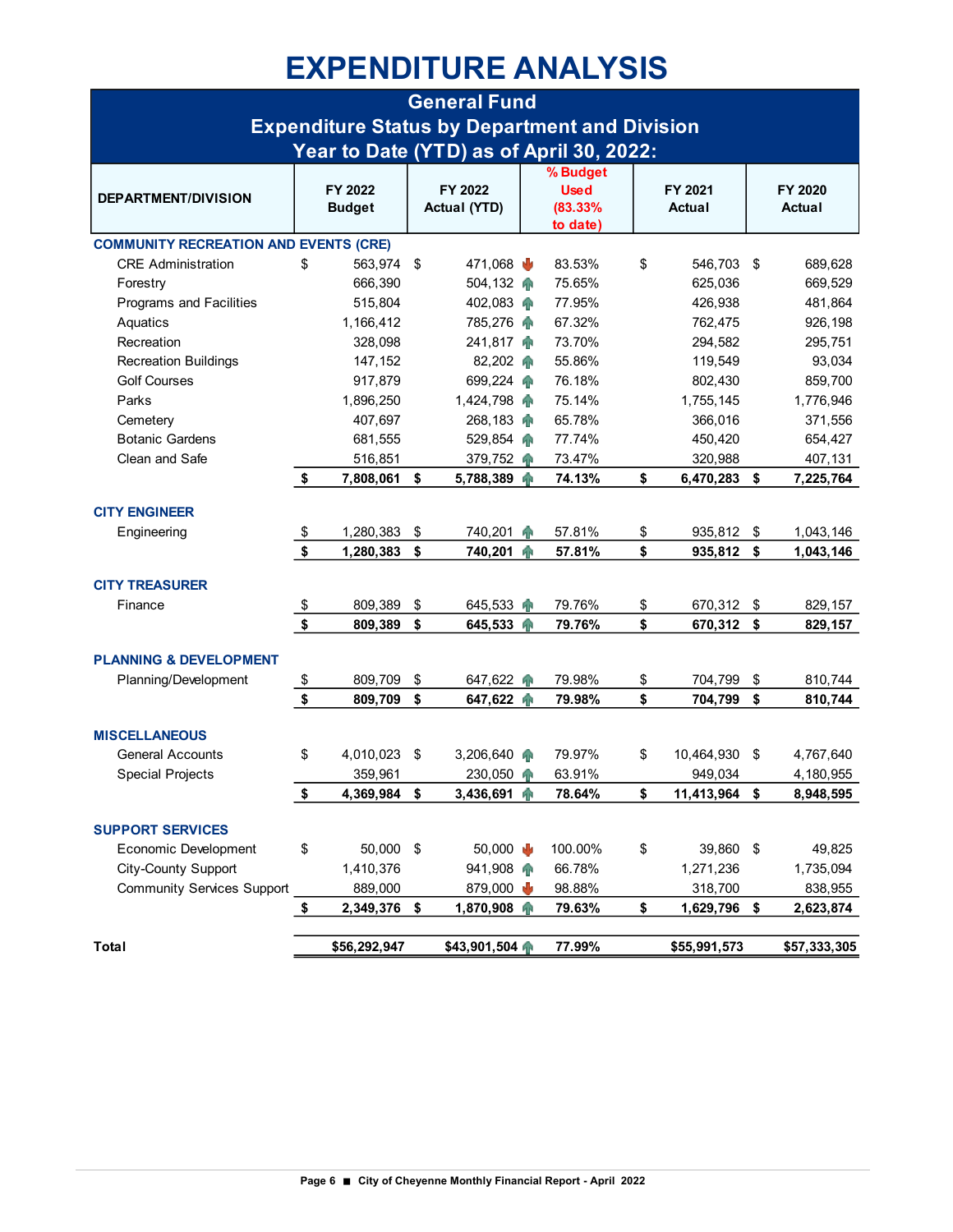# **REVENUE VS. EXPENDITURE COMPARISON**

**General Fund** 

|                       | <b>Fiscal Years 2017-2022</b> |               |    |               |    |                    |  |              |   |              |     |               |  |  |
|-----------------------|-------------------------------|---------------|----|---------------|----|--------------------|--|--------------|---|--------------|-----|---------------|--|--|
|                       |                               |               |    |               |    |                    |  |              |   |              |     |               |  |  |
|                       |                               | FY 2022 (YTD) |    | FY 2021       |    | FY 2020            |  | FY 2019      |   | FY 2018      |     | FY 2017       |  |  |
|                       |                               | Actual        |    | <b>Actual</b> |    | <b>Actual</b>      |  | Actual       |   | Actual       |     | <b>Actual</b> |  |  |
| Revenue               |                               | \$52,437,265  |    | \$65,729,801  |    | \$53,211,609       |  | \$54,086,252 |   | \$52,787,994 |     | \$49,774,857  |  |  |
| Expenditures          |                               | 43,901,504    |    | 55,991,573    |    | 57,333,305         |  | 54,730,786   |   | 49,817,845   |     | 47,982,416    |  |  |
| <b>Difference</b>     |                               | 8,535,761     |    | 9,738,229     | S  | $(4, 121, 697)$ \$ |  | (644, 534)   | S | 2,970,149    | S   | 1,792,440     |  |  |
| Reserves Added (Used) | S.                            | 8,535,761     | \$ | 9,738,229     | \$ | (4,121,697) \$     |  | (644, 534)   | S | 2,970,149    | \$. | 1,792,440     |  |  |
| Excess (Deficiency)   |                               | \$0           |    | \$0           |    | (50)               |  | \$0          |   | $($ \$0)     |     | $($ \$0)      |  |  |



### **General Fund Fiscal Year 2022 and 2021 Budget vs. Actual**

|                     |               | FY 2022           |                   | FY 2021                     |               |                   |  |  |  |
|---------------------|---------------|-------------------|-------------------|-----------------------------|---------------|-------------------|--|--|--|
|                     | <b>Budget</b> | <b>Actual YTD</b> | <b>Difference</b> | <b>Budget</b>               | <b>Actual</b> | <b>Difference</b> |  |  |  |
| Revenue             | \$56,292,947  | \$52,437,265      | - S               | $(3,855,681)$ \$ 58,304,784 | \$65,729,801  | \$<br>7.425.017   |  |  |  |
| Expenditures        | 56.292.947    | 43.901.504        | (12, 391, 442)    | 58.304.784                  | 55.991.573    | (2,313,211)       |  |  |  |
| Excess (Deficiency) | $(0)$ \$      | 8.535.761         | 8,535,761         |                             | \$9,738,229   | \$<br>9.738.228   |  |  |  |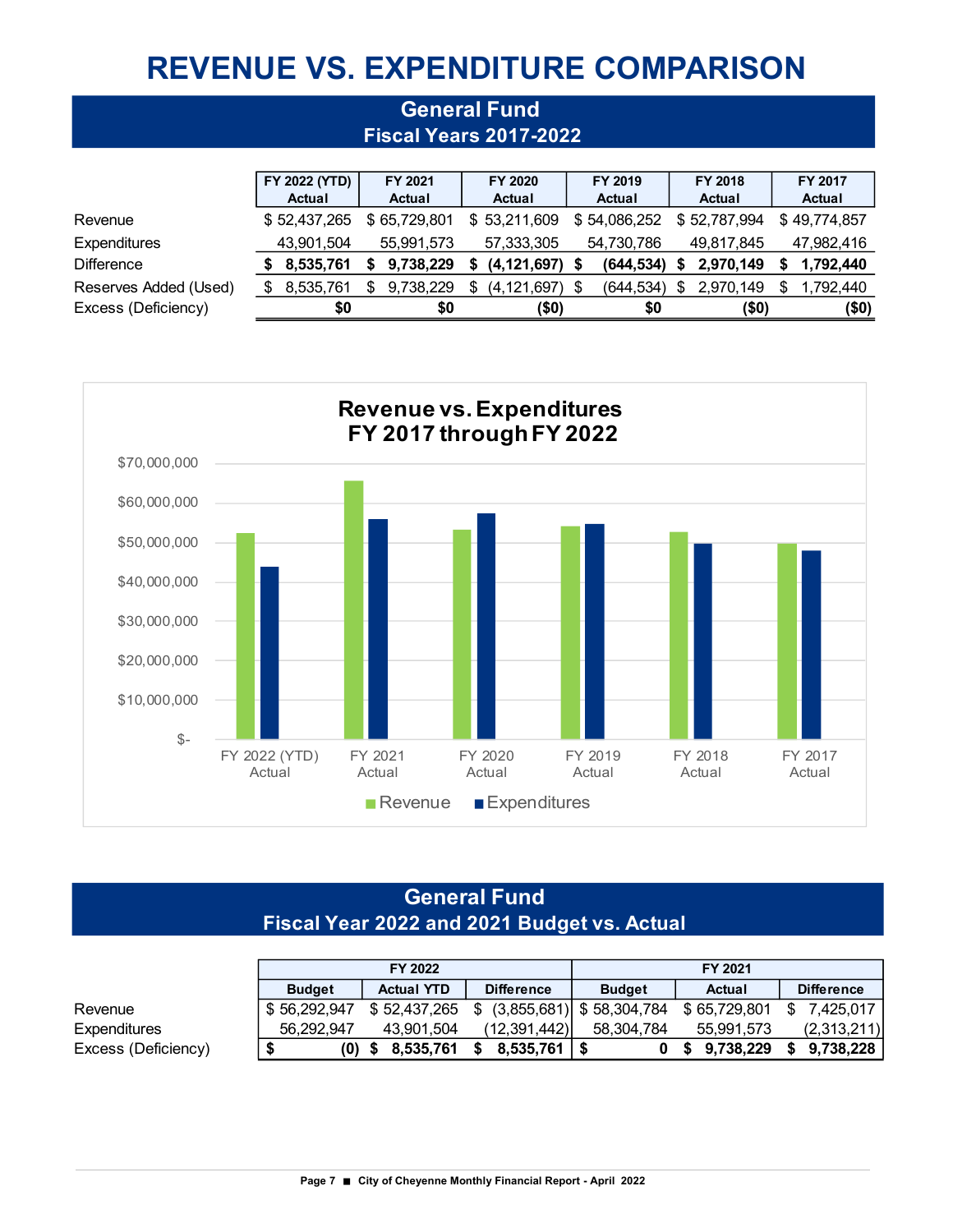# **GENERAL FUND RESERVES (FUND BALANCE)**

| <b>Calculation of Number of Days of Reserves</b>                                                           |                                                    |  |  |  |  |  |  |  |  |  |  |
|------------------------------------------------------------------------------------------------------------|----------------------------------------------------|--|--|--|--|--|--|--|--|--|--|
| Current Fiscal Year 2022 General Fund Budget<br>\$56,575,057<br>\$<br>155,000                              |                                                    |  |  |  |  |  |  |  |  |  |  |
| Divided by 365 days (Daily Reserve Level)<br>Total Unassigned Fund Balance (see next page)<br>\$31,041,909 |                                                    |  |  |  |  |  |  |  |  |  |  |
| Divide Daily Reserve Level by Total Unassigned Fund Balance for # of Days                                  | 200                                                |  |  |  |  |  |  |  |  |  |  |
|                                                                                                            | 200 days, or \$21,741,900<br>in spendable reserves |  |  |  |  |  |  |  |  |  |  |

**10 Year Comparison of Number of Days of Reserves**

| 2012     | 45  |
|----------|-----|
| 2013     | 43  |
| 2014     | 68  |
| 2015     | 96  |
| 2016     | 91  |
| 2017     | 93  |
| 2018     | 86  |
| 2019     | 82  |
| 2020     | 68  |
| 2021     | 152 |
| 2022 YTD | 200 |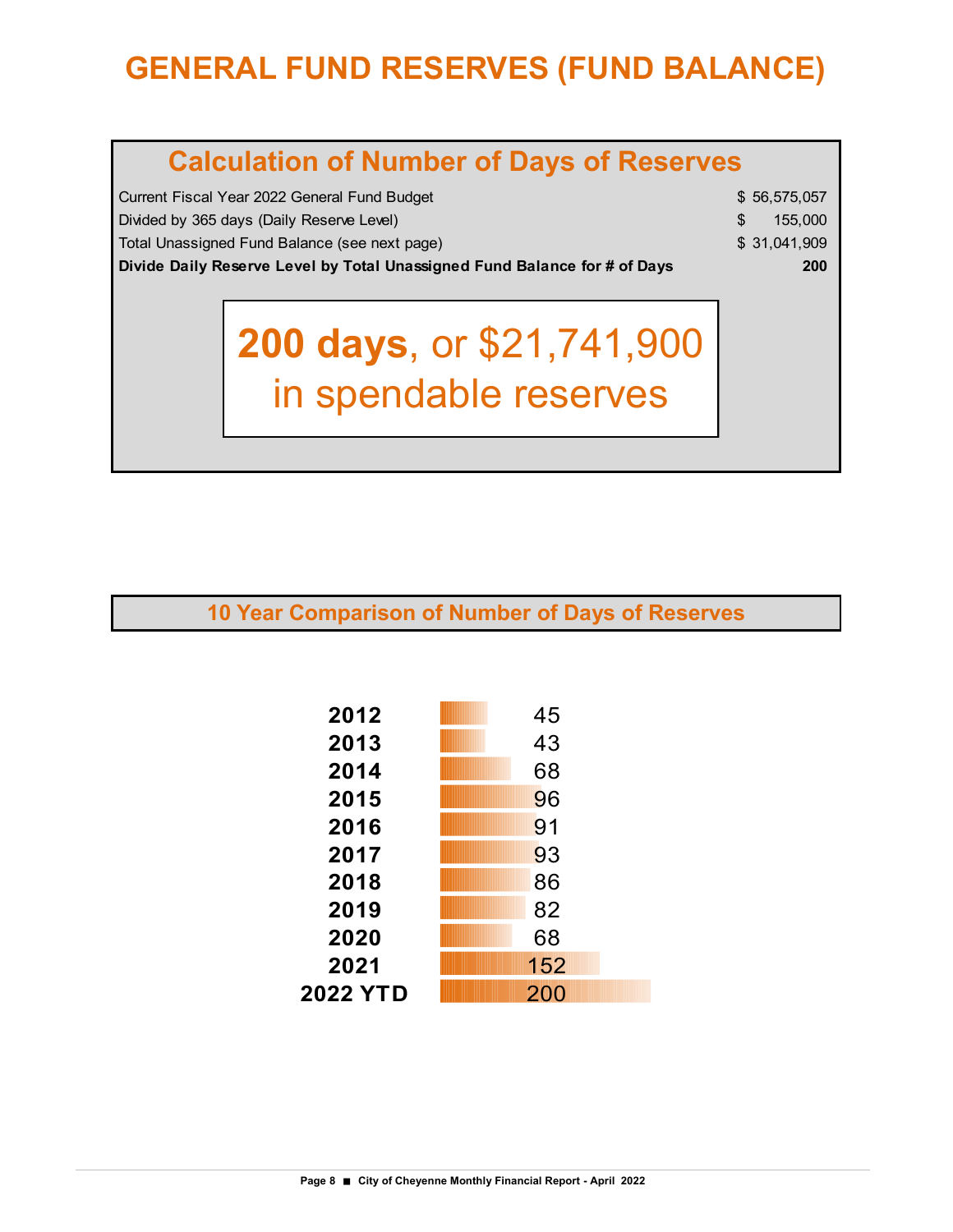### **GENERAL FUND RESERVES CALCULATION**

| <b>Estimated as of April 30, 2022</b>                                                           |                      |              |
|-------------------------------------------------------------------------------------------------|----------------------|--------------|
| <b>Current FY 2022 Budget</b>                                                                   | \$56,292,947         |              |
| *60 Day Reserve (Adopted Budget Divided by 365 then Multiplied by 60)                           | 9,253,635            |              |
|                                                                                                 |                      |              |
| Total Fund Balance as of June 30, 2021 (Audited)                                                |                      | \$35,920,231 |
| Nonspendable:                                                                                   |                      |              |
| Long-Term Portion of Annexation Loan Receivable                                                 | 5,811                |              |
| <b>Prepaid Assets</b>                                                                           | 114,387              |              |
|                                                                                                 | 120,198              |              |
| <b>Restricted:</b>                                                                              |                      |              |
| <b>Bond Ordinance Reserves</b>                                                                  | 544,938              |              |
|                                                                                                 | 544,938              |              |
| <b>Total Nonspendable and Restricted</b>                                                        |                      | 665,136      |
| Fund Balance, Unrestricted                                                                      |                      | 35,255,095   |
|                                                                                                 |                      |              |
| <b>USE OF UNRESTRICTED RESERVES</b>                                                             |                      |              |
|                                                                                                 |                      |              |
| Fund Balance, Unrestricted                                                                      |                      | 35,255,095   |
| <b>Committed (by Ordinance, Resolution, Grant or Contract):</b>                                 |                      |              |
| <b>By Resolution:</b>                                                                           |                      |              |
| Designated for Annexation Loans (Resolution 4437) - Approved 6-23-03                            | 75,000               |              |
| Designated for Infrastructure (Resolution 5240) Balance - Approved 9-13-10                      | 125,000              |              |
| FY 2022 Budget Reappropriation (Resolution 6174) Balance - Approved 9-23-21                     | 382,798              |              |
| FY 2022 Budget Reappropriation (Resolution 6205) Balance - Approved 1-10-22                     | 488,517              |              |
|                                                                                                 | 1,071,315            |              |
|                                                                                                 |                      |              |
| <b>By Budget Ordinance:</b><br>FY 2022 Budget Ordinance Balance - Approved 6-14-21              | 225,876              |              |
|                                                                                                 | 225,876              |              |
| <b>Total Committed</b>                                                                          |                      | 1,297,191    |
|                                                                                                 |                      |              |
| Assigned (Established by Highest Level of Decision Making or Official Designated)               |                      |              |
| <b>By Management Intent:</b>                                                                    |                      |              |
| Fire Pension A - Mayor assigned to pay for future annual payments                               | 2,000,000            |              |
| Data Center revenue held for 3 Compliance employees for FY 2023 and 2024                        | 590,856              |              |
| Eco-Site Lease Buyout to be used for Gymnastics/Indoor Court Facility                           | 325,139<br>2,915,995 |              |
| <b>Total Assigned</b>                                                                           |                      | 2,915,995    |
|                                                                                                 |                      |              |
| Unassigned Fund Balance Available (Unrestricted Fund Balance Less Total Committed and Assigned) |                      | 31,041,909   |
|                                                                                                 |                      |              |
| *Less 60 days Unassigned Reserves from Above (Required by Resolution 5605)                      |                      | 9,253,635    |
| <b>Available to Spend</b>                                                                       |                      | \$21,788,274 |

**For more information on fund balance definitions, please see page 25.**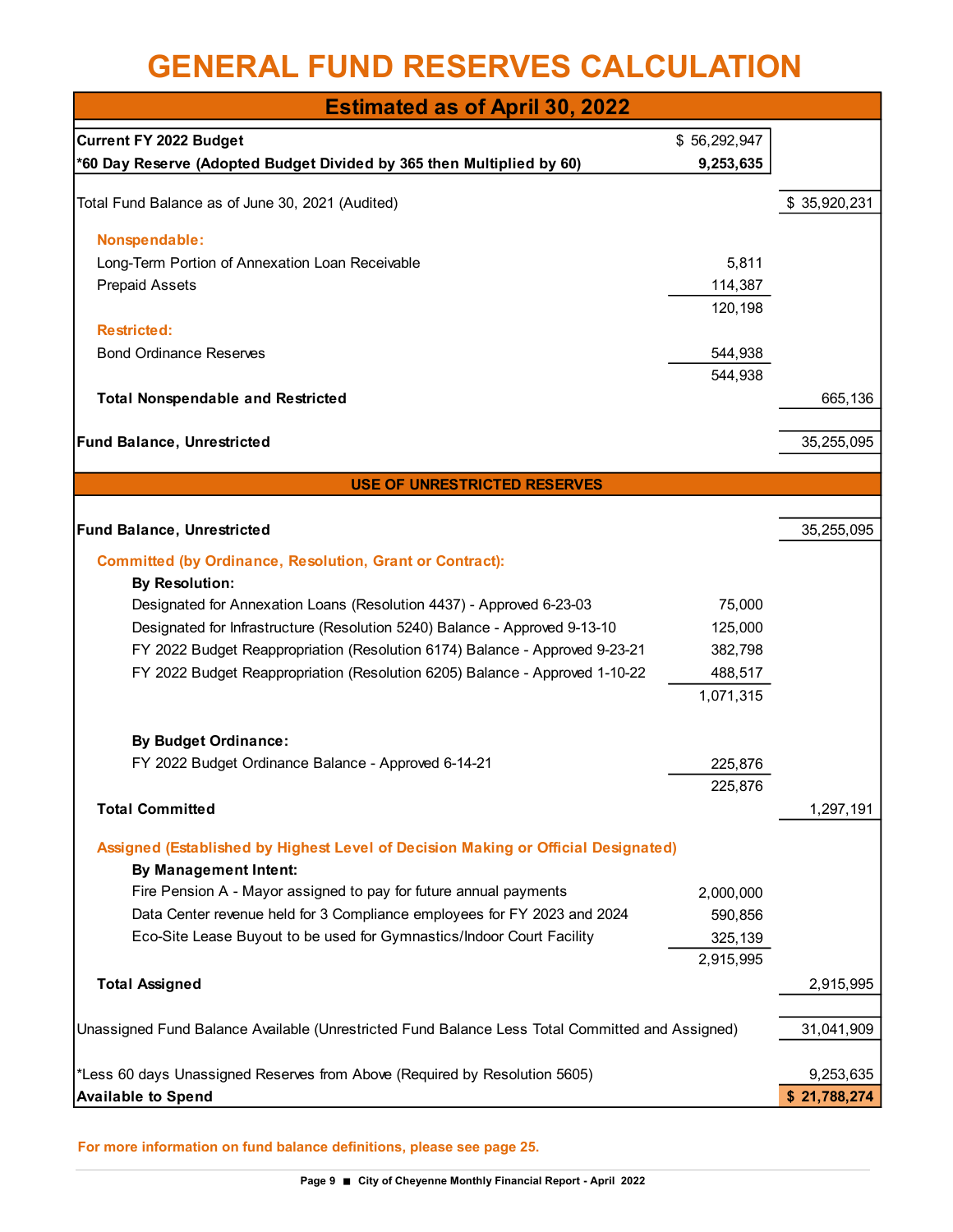## **SALES TAX COMPARISION OVERVIEW**

#### **March 2022 versus March 2021 Analysis**

The City's March 2022 state sales tax collections check that was received in May for March activity was \$2,078,281, or \$433,142 more than the same time last year. On page 11, you will see a table that shows the variations by category of more than \$15,000 in sales taxes collected in Laramie County, comparing March 2021 to March 2022. The most significant sales tax differences are as follows:

- **Electronics and Appliance Stores.** Sales tax in this industry group has increased by **\$1,044,836**  compared to the same time last year. This industry group comprises establishments primarily engaged in retailing household appliances, home audio and video equipment, audio and video recordings, cameras, computers, and related goods.
- **Support Activities for Mining.** Sales tax in this industry group has increased by **\$694,790** compared to March 2021. This industry group comprises establishments primarily engaged in providing support services, on a contract or fee basis, for the mining and quarrying of minerals and for the extraction of oil and gas.
- **Traveler Accommodation.** This industry group comprises establishments primarily engaged in providing short-term lodging in facilities, such as hotels, motels, casino hotels, and bed-andbreakfast inns. In addition to lodging, these establishments may provide a range of other services to their guests. Sales tax for this industry increased **\$126,433** compared to March 2021.
- **Other Miscellaneous Store Retailers.** This industry decreased by **\$330,634**. This industry group comprises establishments, not classified to any other industry group, primarily engaged in retailing new merchandise in other types of specialty stores.
- **Power Generation and Supply.** This industry group comprises establishments primarily engaged in the generation of bulk electric power, transmission from generating facilities to distribution center, and/or distribution to end users. Sales tax in this category decreased **\$304,535** in March 2022 compared to March 2021.
- **Executive, Legislative and General Government.** This industry decreased in March 2022 for the seventh consecutive month by **\$265,633** compared to March 2021. This industry group is primarily used by governments including Laramie County to report sales and use tax collections on all vehicle purchases, except motorcycles, obtained from a Wyoming dealer.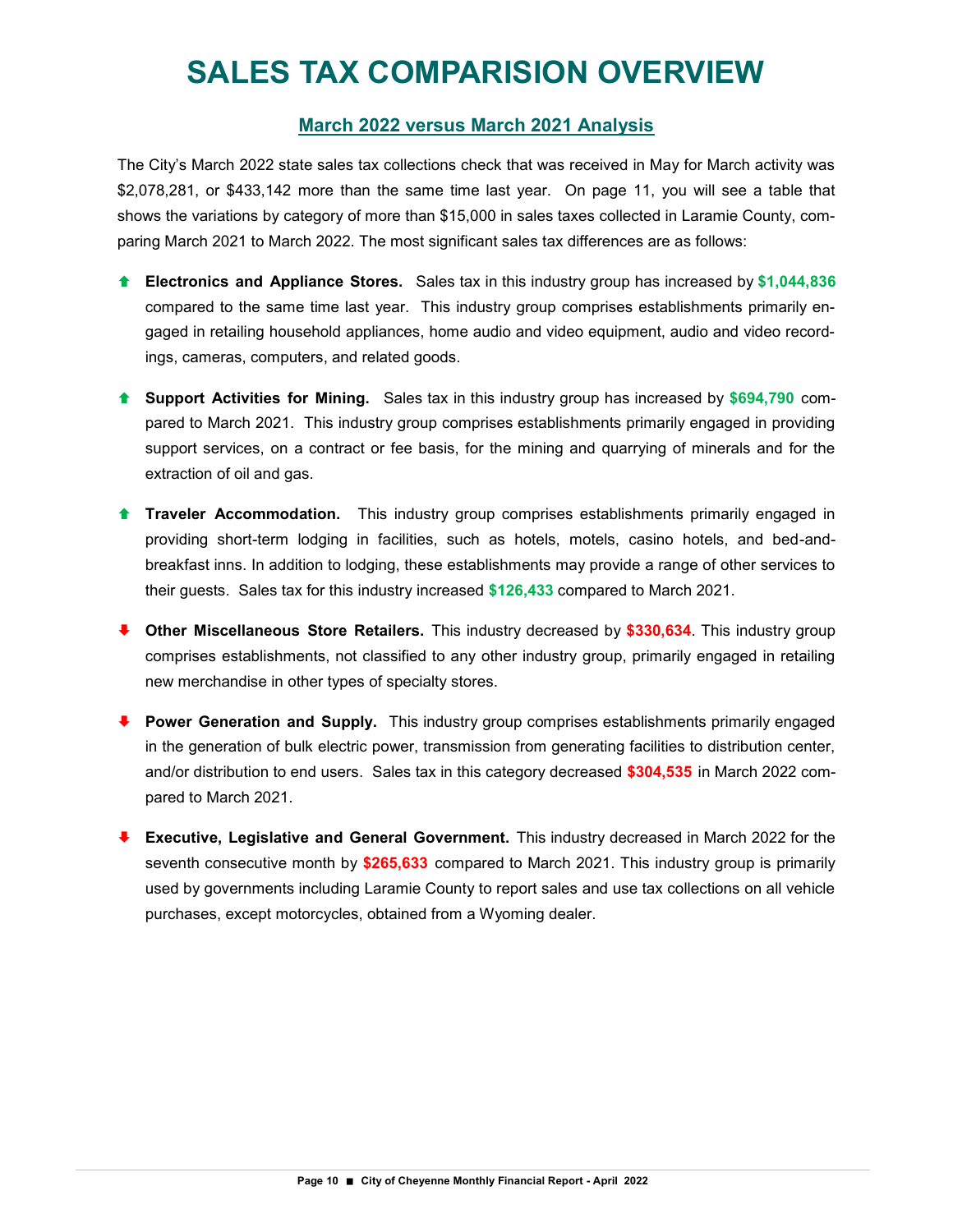# **SALES TAX DISTRIBUTION BY MINOR BUSINESS CLASS FOR LARAMIE COUNTY**

Variations of more than \$15,000 and less than \$15,000

### **March Sales Tax Received in May**

| <b>Description</b>                                 | <b>March 2021</b> | <b>March 2022</b> | <b>Difference</b> |
|----------------------------------------------------|-------------------|-------------------|-------------------|
| 4539-OTHER MISCELLANEOUS STORE RETAILERS           | 553,113           | 222,479           | (330, 634)        |
| 2211-POWER GENERATION AND SUPPLY                   | 1,010,256         | 705,721           | (304, 535)        |
| 9211-EXECUTIVE, LEGISLATIVE AND GENERAL GOVERNMENT | 1,786,790         | 1,521,157         | (265, 633)        |
| 4529-OTHER GENERAL MERCHANDISE STORES              | 822,512           | 655,270           | (167, 242)        |
| 3341-COMPUTER AND PERIPHERAL EQUIPMENT MFG.        | 109,672           | 1.979             | (107, 693)        |
| 5172-WIRELESS TELECOMMUNICATIONS CARRIERS          | 111,025           | 10,821            | (100, 204)        |
| 7221-FULL-SERVICE RESTAURANTS                      | 560,109           | 493,978           | (66, 131)         |
| 2382-BUILDING EQUIPMENT CONTRACTORS                | 128,916           | 63,810            | (65, 106)         |
| 4511-SPORTING GOODS AND MUSICAL INSTRUMENT STORES  | 211,668           | 160,038           | (51, 630)         |
| 4411-AUTOMOBILE DEALERS                            | 103,840           | 52,332            | (51, 508)         |
| 4481-CLOTHING STORES                               | 267,176           | 216,689           | (50, 487)         |
| 4422-HOME FURNISHINGS STORES                       | 116,877           | 69,591            | (47, 286)         |
| 7224-DRINKING PLACES, ALCOHOLIC BEVERAGES          | 115,995           | 69,057            | (46, 938)         |
| 5175-CABLE AND OTHER PROGRAM DISTRIBUTION          | 40,047            | 98                | (39, 949)         |
| 4236-ELECTRIC GOODS MERCHANT WHOLESALERS           | 181,778           | 151,304           | (30, 474)         |
| 4521-DEPARTMENT STORES                             | 201,188           | 173,466           | (27, 722)         |
| 3331-AG., CONSTRUCTION, AND MINING MACHINERY MFG.  | 26,442            | 2,499             | (23, 943)         |
| 5181-ISPS AND WEB SEARCH PORTALS                   | 22,179            | 2,607             | (19, 572)         |
| 4451-GROCERY STORES                                | 87,372            | 71,438            | (15, 934)         |
| 4532-OFFICE SUPPLIES, STATIONERY, AND GIFT STORES  | 99,212            | 84,194            | (15,018)          |
| 4413-AUTO PARTS, ACCESSORIES, AND TIRE STORES      | 345,923           | 363,594           | 17,671            |
| 4246-CHEMICAL MERCHANT WHOLESALERS                 | 14,738            | 36,209            | 21,471            |
| 4541-ELECTRONIC SHOPPING AND MAILORDER HOUSES      | 1,103,320         | 1,133,020         | 29,700            |
| 4471-GASOLINE STATIONS                             | 284,238           | 316,043           | 31,805            |
| 8111-AUTOMOTIVE REPAIR AND MAINTENANCE             | 343,259           | 375,120           | 31,861            |
| 3323-ARCHITECTURAL AND STRUCTURAL METALS MFG.      | 14,648            | 48,739            | 34,091            |
| 7113-PROMOTERS OF PERFORMING ARTS AND SPORTS       |                   | 34,478            | 34,478            |
| 4543-DIRECT SELLING ESTABLISHMENTS                 | 295,671           | 344,802           | 49,131            |
| 5324-MACHINERY AND EQUIPMENT RENTAL AND LEASING    | 186,974           | 271,239           | 84,265            |
| 7139-OTHER AMUSEMENT AND RECREATION INDUSTRIES     | 9,741             | 117,164           | 107,423           |
| 2123-NONMETALLIC MINERAL MINING AND QUARRYING      | 971               | 115,489           | 114,518           |
| 7212-RV PARKS AND RECREATIONAL CAMPS               | 1,991             | 119,460           | 117,469           |
| 4441-BUILDING MATERIAL AND SUPPLIES DEALERS        | 1,357,394         | 1,477,313         | 119,919           |
| 7211-TRAVELER ACCOMMODATION                        | 366,798           | 493,231           | 126,433           |
| 2131-SUPPORT ACTIVITIES FOR MINING                 | 329,887           | 1,024,677         | 694,790           |
| 4431-ELECTRONICS AND APPLIANCE STORES              | (721,061)         | 323,775           | 1,044,836         |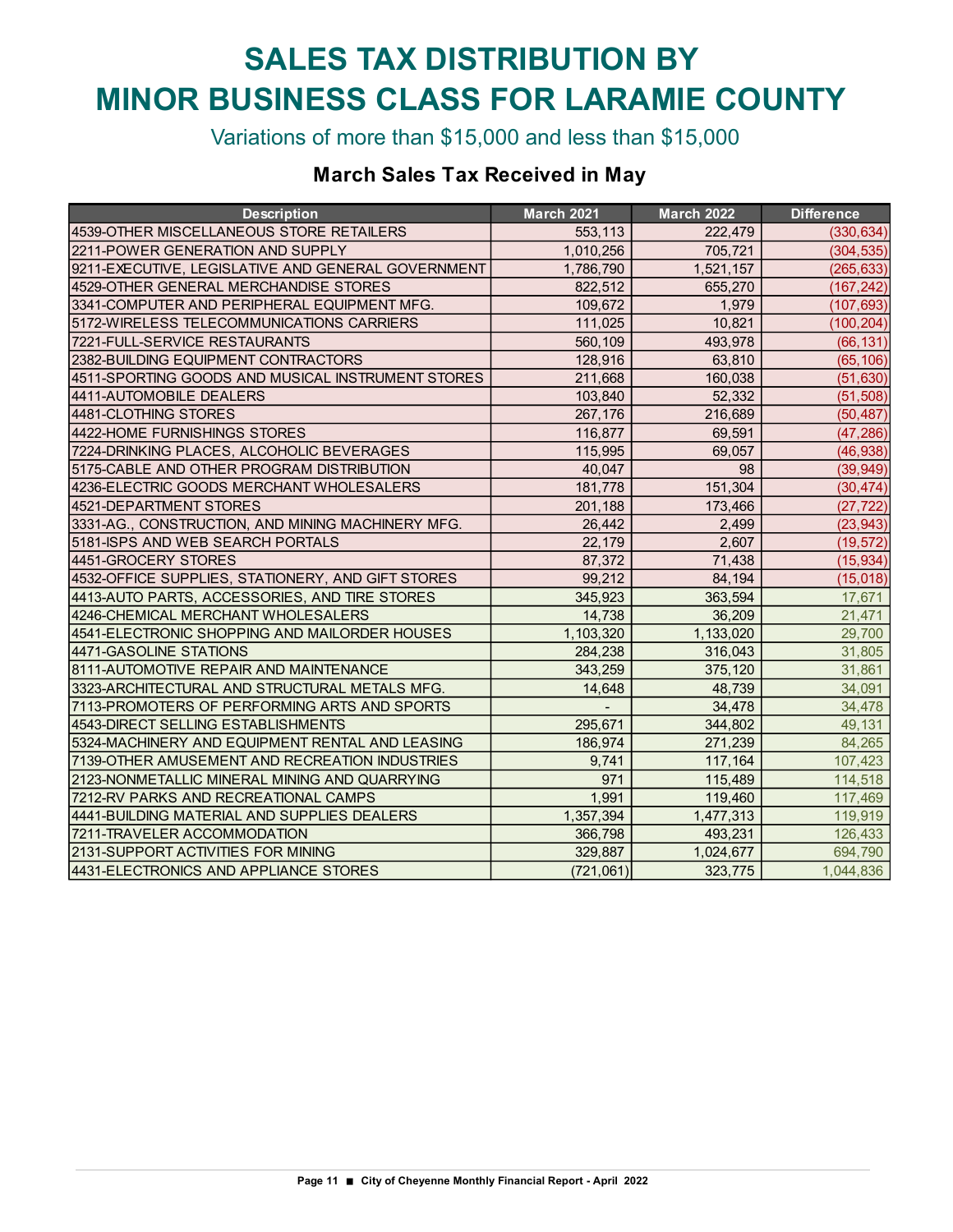### **SALES TAX COMPARISON**

| CITY OF CHEYENNE 4% STATE SALES TAX DISTRIBUTION |    |                |                |            |    |                |    |                |  |  |  |
|--------------------------------------------------|----|----------------|----------------|------------|----|----------------|----|----------------|--|--|--|
| <b>MONTH RECEIVED IN</b>                         |    | <b>FY 2022</b> | <b>FY 2021</b> |            |    | <b>FY 2020</b> |    | <b>FY 2019</b> |  |  |  |
| July (for May)                                   | \$ | 1,821,482      | \$             | 1,515,278  | \$ | 1,608,759      | \$ | 1,435,037      |  |  |  |
| August (for June)                                |    | 2,111,613      |                | 1,861,193  |    | 1,721,653      |    | 2,073,763      |  |  |  |
| September (for July)                             |    | 2,133,878      |                | 1,855,945  |    | 1,881,067      |    | 1,925,699      |  |  |  |
| October (for August)                             |    | 2,306,893      |                | 1,734,990  |    | 1,700,588      |    | 1,781,835      |  |  |  |
| November (for September)                         |    | 2,109,367      |                | 3,178,334  |    | 1,734,556      |    | 1,598,139      |  |  |  |
| December (for October)                           |    | 2,091,346      |                | 1,600,310  |    | 1,631,320      |    | 1,494,157      |  |  |  |
| January (for November)                           |    | 2,003,374      |                | 1,536,593  |    | 1,547,426      |    | 1,418,761      |  |  |  |
| February (for December)                          |    | 2,174,556      |                | 1,764,239  |    | 1,872,895      |    | 1,694,570      |  |  |  |
| March (for January)                              |    | 1,661,202      |                | 1,609,199  |    | 1,569,278      |    | 1,578,528      |  |  |  |
| April (for February)                             |    | 1,736,181      |                | 1,525,877  |    | 1,475,787      |    | 1,516,814      |  |  |  |
| May (for March)                                  |    | 2,078,281      |                | 1,645,139  |    | 1,443,907      |    | 1,593,771      |  |  |  |
| June (for April)                                 |    |                |                | 2,440,223  |    | 1,416,691      |    | 1,593,636      |  |  |  |
| Total                                            | \$ | 22,228,173     | S              | 22,267,320 | S  | 19,603,927     | \$ | 19,704,709     |  |  |  |

Please note: Sales tax revenue is received up to two months after collections.

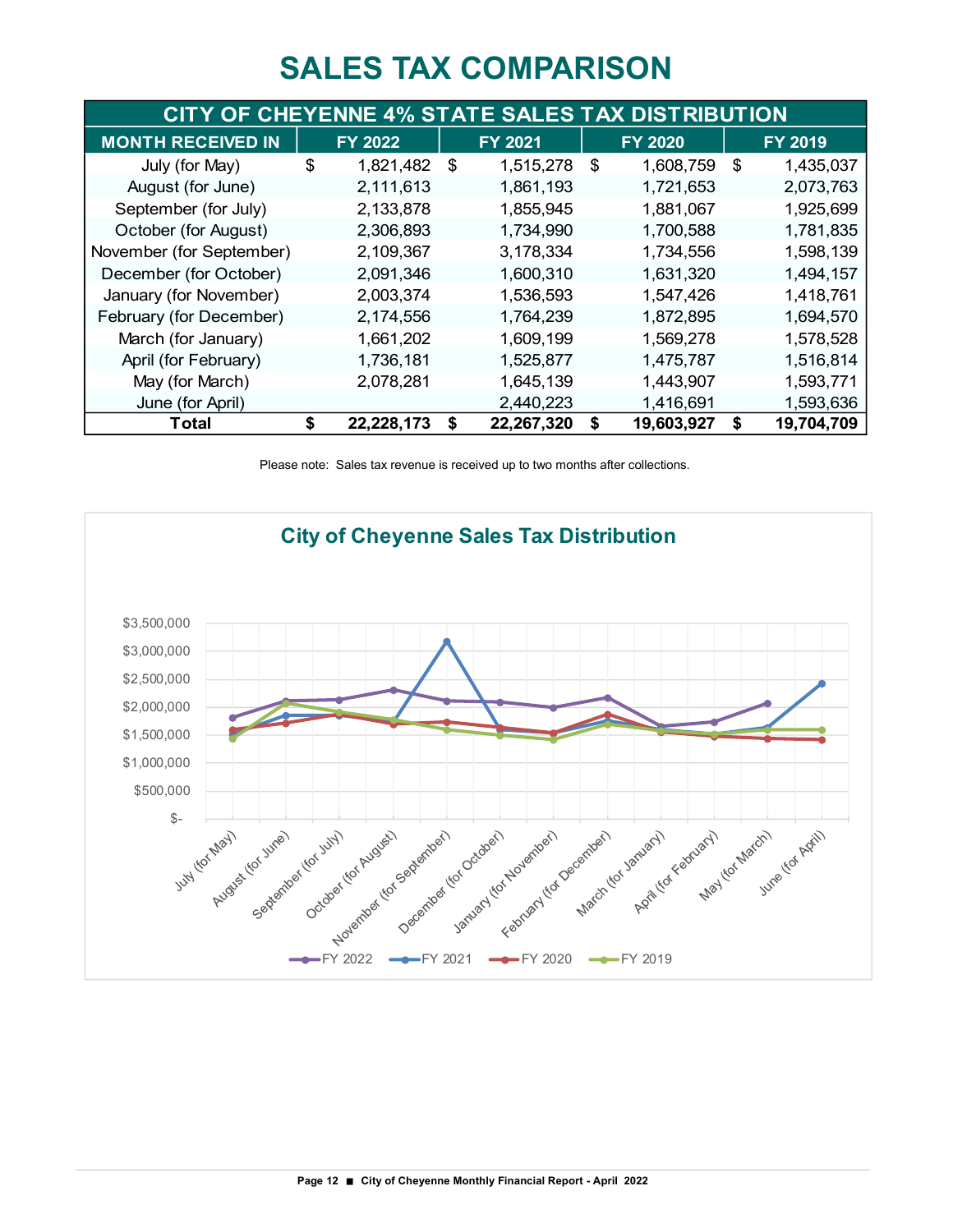# **CITY OF CHEYENNE ENTERPRISE FUNDS**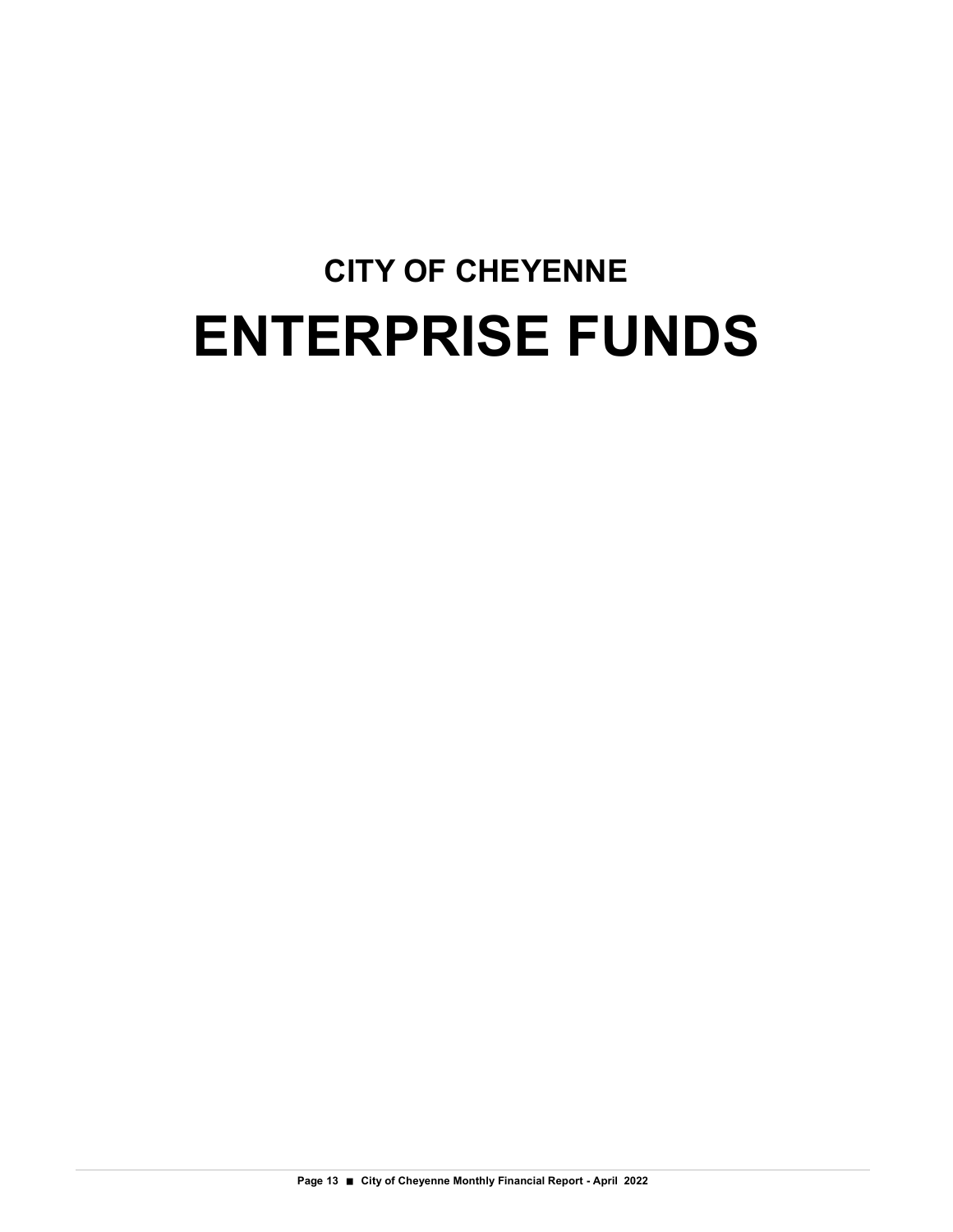### **Cheyenne Civic Center**

The Cheyenne Civic Center, through the end of April, has experienced a \$250,300 total operating loss, not including \$53,382 in depreciation expense. Operating profit (loss) measures the profit earned from the Civic Center's ongoing core business operations. This amount does not include the \$100,000 General Fund subsidy transfer, which when considered decreased the total net loss year-to-date to \$150,300. The Civic Center also received federal grant funding this fiscal year in the amount of \$1,583,907 to assist with operating expenses while the facility was closed and/or held limited events due to COVID-19. With the receipt of these funds the Civic Center's net income through April 30, 2022, was \$1,380,267.

The cost recovery rate before the subsidy from the General Fund (meaning the percentage of operating revenue needed to cover operating expenditures), not including depreciation expense or federal grant funds, is **81.91%**. In comparison, at the end of June 2021 it was 45.06%. This is a significant improvement.

The total net position (net worth) of the Civic Center is now a positive \$834,581, comprised of \$372,737 in capital assets and \$461,844 in unrestricted funds at the end of April. The unrestricted funds will be used to purchase a sound system for the facility. This one-time purchase will alleviate the need to pay for ongoing costs to rent this equipment throughout the year.

### **Cheyenne Ice and Events Center**

The Cheyenne Ice and Events Center had an operating net loss of \$149,407 through April 30, 2022, not including \$106,917 in depreciation expense. With the addition of the \$66,667 General Fund subsidy transfer the total net loss decreased to \$82,740. The Cheyenne Ice and Events Center also received federal dollars to assist with losses that resulted from the closure of the facility due to COVID-19. With the addition of these federal grant funds the facility had a net profit of \$150,908.

The cost recovery rate, not including the General Fund subsidy, grants or depreciation expense, is **73.18%**. In comparison, at the end of June 2021 it was 64.98%.

The Ice and Event Center's net position is now \$2,063,243, which is the combination of \$2,080,586 in capital assets such as the building, equipment and land, \$295,875 in restricted funds from the sale of Ice and Events Center property in 2020, and a negative unrestricted balance (including cash) in the amount of \$313,218.

### **Solid Waste Fund**

The Solid Waste Fund had a year-to-date net operating loss of \$562,113 as of April 30, 2022. This does not include the expense of the transfer to the General Fund of \$775,675, or the \$1,559,947 in depreciation expense, which when combined with investment and miscellaneous revenue, increased the total net loss to \$2,525,610 through the end of April. The Solid Waste Fund's net position is now \$43,015,494, of which \$34,733,899 is invested in capital assets such as equipment, buildings, and land, and the remaining \$8,281,595 is unrestricted.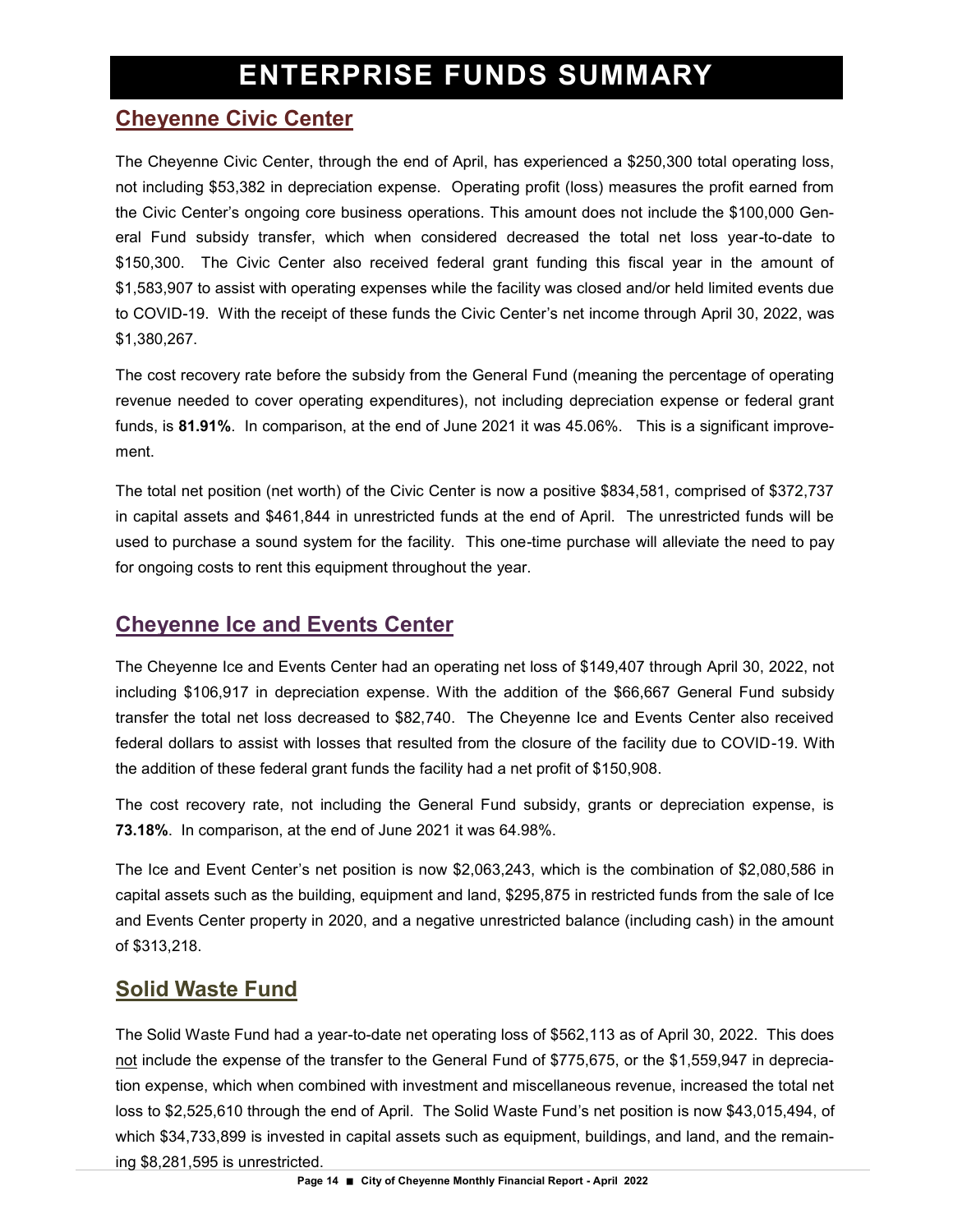# **CHEYENNE CIVIC CENTER**

| <b>Statement of Revenues and Expenditures</b>                                         |    |                                    |    |                                        |                                                |                          |                                     |    |                                        |  |  |  |
|---------------------------------------------------------------------------------------|----|------------------------------------|----|----------------------------------------|------------------------------------------------|--------------------------|-------------------------------------|----|----------------------------------------|--|--|--|
|                                                                                       |    | FY 2022 YTD through April 30, 2022 |    |                                        |                                                |                          |                                     |    |                                        |  |  |  |
|                                                                                       |    | FY 2022<br><b>Budget</b>           |    | FY 2022<br><b>Actual (YTD)</b>         | % Budget<br><b>Used</b><br>(83.33%<br>to date) | FY 2021<br><b>Actual</b> |                                     |    | <b>FY 2020</b><br><b>Actual</b>        |  |  |  |
| Operating                                                                             |    |                                    |    |                                        |                                                |                          |                                     |    |                                        |  |  |  |
| Revenue<br>Expenditures<br>Net operating income (loss)                                | \$ | 2,057,777<br>(2,057,777)           | \$ | 1,133,609<br>(1,383,908)<br>(250, 300) | 55.09%<br>67.25%                               | \$                       | 233,571<br>(518, 339)<br>(284, 768) | \$ | 1,138,433<br>(1,666,764)<br>(528, 331) |  |  |  |
| <b>Non Operating Expenses</b>                                                         |    |                                    |    |                                        |                                                |                          |                                     |    |                                        |  |  |  |
| Depreciation                                                                          |    |                                    |    | (53, 382)                              |                                                |                          | (64, 058)                           |    | (108, 388)                             |  |  |  |
| <b>Non Operating Revenue</b>                                                          |    |                                    |    |                                        |                                                |                          |                                     |    |                                        |  |  |  |
| <b>Transfer from General Fund</b><br>Investment Income<br><b>Grants and Donations</b> |    | 120,000<br>910,129                 |    | 100,000<br>41<br>1,583,907             | 83.33%<br>174.03%                              |                          | 895,000                             |    | 120,000                                |  |  |  |
|                                                                                       |    | 1,030,129                          |    | 1,630,566                              |                                                |                          | 830,942                             |    | 11,612                                 |  |  |  |
| Net income (loss)                                                                     | \$ | 1,030,129                          | \$ | 1,380,267                              |                                                | \$                       | 546,174                             | \$ | (516, 719)                             |  |  |  |
| Operating Income Cost Recovery Rate                                                   |    |                                    |    | 81.91%                                 |                                                |                          | 45.06%                              |    | 68.30%                                 |  |  |  |

| <b>Civic Center Fund Net Position</b> |  |         |  |                |  |             |  |  |
|---------------------------------------|--|---------|--|----------------|--|-------------|--|--|
| Net investment in capital assets      |  | 372.737 |  | 412.726 \$     |  | 412.726     |  |  |
| Unrestricted (deficit)                |  | 461.844 |  | (958.411)      |  | (1,612,973) |  |  |
| <b>Net Position</b>                   |  | 834.581 |  | $(545.686)$ \$ |  | (1,091,859) |  |  |

| <b>Civic Center Net Income (Loss) History</b> |
|-----------------------------------------------|
|-----------------------------------------------|

| Fiscal Year | <b>Net</b>           |      | <b>Beginning</b>    |      | <b>Ending</b>       |
|-------------|----------------------|------|---------------------|------|---------------------|
|             | <b>Profit (Loss)</b> |      | <b>Net Position</b> |      | <b>Net Position</b> |
| 2009        | \$<br>(83, 867)      | - \$ | 776,227             | - \$ | 692,360             |
| 2010        | 387,617              |      | 692,360             |      | 1,079,977           |
| 2011        | 48,239               |      | 1,079,977           |      | 1,128,216           |
| 2012        | (124, 457)           |      | 1,128,216           |      | 1,003,759           |
| 2013        | (82, 662)            |      | 1,003,759           |      | 921,097             |
| 2014        | (229, 082)           |      | 921,097             |      | 692,014             |
| 2015        | 72,849               |      | 692,014             |      | 764,863             |
| 2016        | (291, 653)           |      | 764,863             |      | 473,210             |
| 2017        | (135, 437)           |      | 473,210             |      | 337,773             |
| 2018        | (221, 280)           |      | 337,773             |      | 116,493             |
| 2019        | (691,638)            |      | 116,498             |      | (575,140)           |
| 2020        | (516, 719)           |      | (575, 140)          |      | (1,091,859)         |
| 2021        | 546,174              |      | (1,091,859)         |      | (545, 686)          |
| 2022 YTD    | 1,380,267            |      | (545,686)           |      | 834,581             |
|             |                      |      |                     |      |                     |

| <b>Civic Center</b>         |    |         |  |  |  |  |  |
|-----------------------------|----|---------|--|--|--|--|--|
| <b>History of</b>           |    |         |  |  |  |  |  |
| <b>General Fund Subsidy</b> |    |         |  |  |  |  |  |
| Fiscal Year                 |    | Amount  |  |  |  |  |  |
| 2009                        | \$ | 309,240 |  |  |  |  |  |
| 2010                        |    | 293,742 |  |  |  |  |  |
| 2011                        |    | 264,400 |  |  |  |  |  |
| 2012                        |    | 270,590 |  |  |  |  |  |
| 2013                        |    | 201,498 |  |  |  |  |  |
| 2014                        |    | 200,000 |  |  |  |  |  |
| 2015                        |    | 200,000 |  |  |  |  |  |
| 2016                        |    | 200,000 |  |  |  |  |  |
| 2017                        |    | 200,000 |  |  |  |  |  |
| 2018                        |    | 160,000 |  |  |  |  |  |
| 2019                        |    | 120,000 |  |  |  |  |  |
| 2020                        |    | 120,000 |  |  |  |  |  |
| 2021                        |    | 895,000 |  |  |  |  |  |
| 2022                        |    | 120,000 |  |  |  |  |  |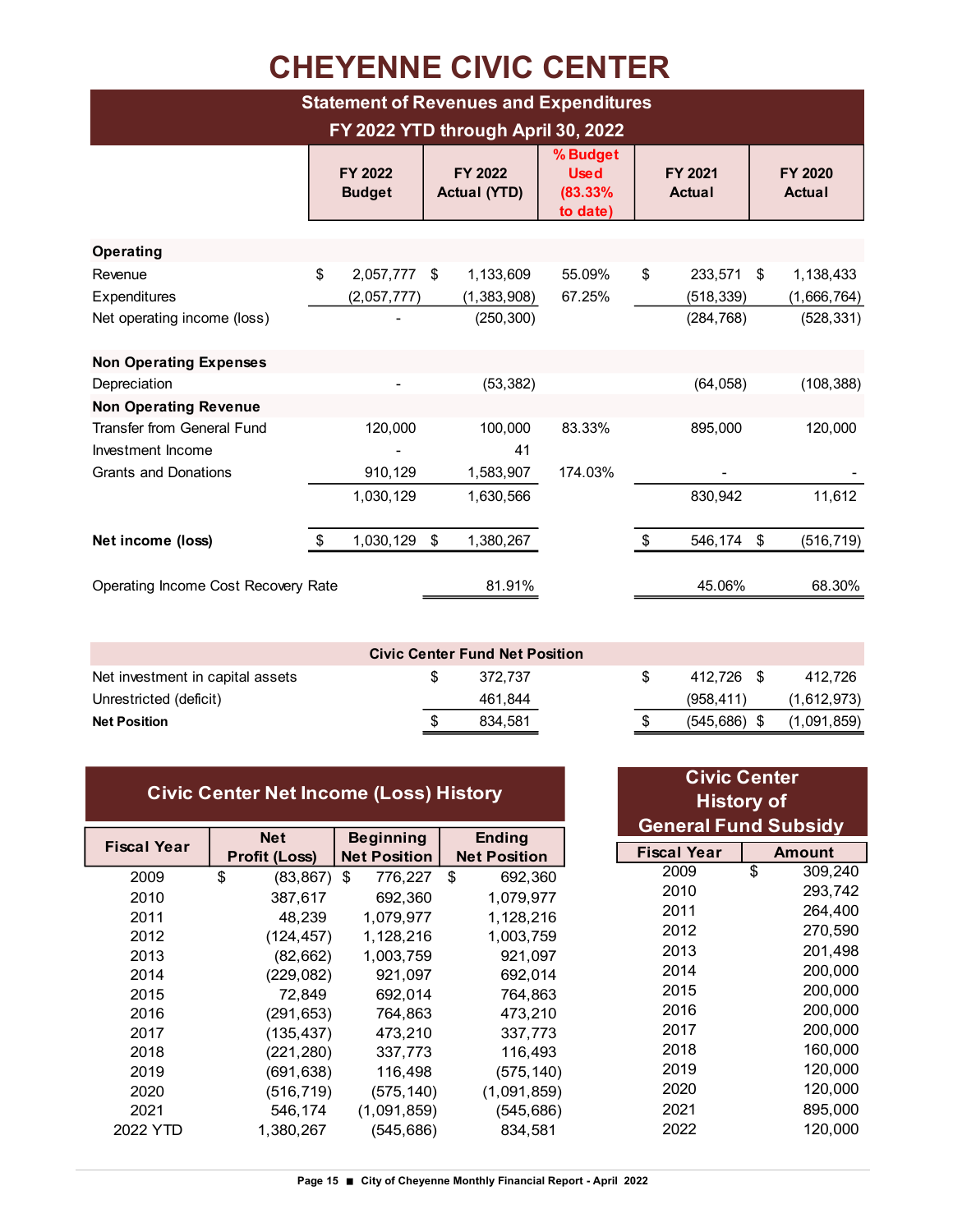# **CHEYENNE ICE AND EVENTS CENTER**

| <b>Statement of Revenues and Expenditures</b>                                     |    |                          |                           |                                     |                                                |                           |                                       |  |                                     |
|-----------------------------------------------------------------------------------|----|--------------------------|---------------------------|-------------------------------------|------------------------------------------------|---------------------------|---------------------------------------|--|-------------------------------------|
| FY 2022 YTD through April 30, 2022                                                |    |                          |                           |                                     |                                                |                           |                                       |  |                                     |
|                                                                                   |    | FY 2022<br><b>Budget</b> |                           | FY 2022<br><b>Actual (YTD)</b>      | % Budget<br><b>Used</b><br>(83.33%<br>to date) |                           | FY 2021<br>Actual                     |  | FY 2020<br>Actual                   |
| Operating                                                                         |    |                          |                           |                                     |                                                |                           |                                       |  |                                     |
| Revenue<br>Expenditures<br>Net operating income (loss)                            | \$ | 828,665<br>(828, 665)    | \$                        | 407,731<br>(557, 138)<br>(149, 407) | 49.20%<br>67.23%                               | \$                        | 322,813 \$<br>(496, 802)<br>(173,989) |  | 384,176<br>(545, 802)<br>(161, 626) |
| <b>Non Operating Expenses</b>                                                     |    |                          |                           |                                     |                                                |                           |                                       |  |                                     |
| Depreciation                                                                      |    |                          |                           | (106, 917)                          |                                                |                           | (128, 300)                            |  | (128, 227)                          |
| <b>Non Operating Revenue</b>                                                      |    |                          |                           |                                     |                                                |                           |                                       |  |                                     |
| Miscellaneous Income<br><b>Grants and Donations</b><br>Transfer from General Fund |    | 1,000<br>80,000          |                           | 33<br>340,532<br>66,667             | 3.28%<br>100.00%<br>83.33%                     |                           | 118,093<br>80,000                     |  | 194,555<br>80,000                   |
| Net income (loss)                                                                 | \$ | 81,000                   | $\boldsymbol{\mathsf{S}}$ | 150,908                             |                                                | $\boldsymbol{\mathsf{S}}$ | $(104, 196)$ \$                       |  | (15, 298)                           |
| Operating Income Cost Recovery Rate                                               |    |                          |                           | 73.18%                              |                                                |                           | 64.98%                                |  | 70.39%                              |

| <b>Ice and Events Center Fund Net Position</b> |  |            |  |                |  |           |  |  |
|------------------------------------------------|--|------------|--|----------------|--|-----------|--|--|
| Net investment in capital assets               |  | 2.080.586  |  | 2.197.710 \$   |  | 2.197.710 |  |  |
| Restricted funds from property sale            |  | 295.875    |  | 295.875        |  | 295.875   |  |  |
| Unrestricted (deficit)                         |  | (313, 218) |  | (581.250)      |  | (477.054) |  |  |
| <b>Net Position</b>                            |  | 2.063.243  |  | $1.912.335$ \$ |  | 2.016.531 |  |  |

|  | Ice & Event Center Net Profit (Loss) History                                                                    |  |  |
|--|-----------------------------------------------------------------------------------------------------------------|--|--|
|  | the contract of the contract of the contract of the contract of the contract of the contract of the contract of |  |  |

| Fiscal   | <b>Net</b>           | <b>Beginning</b>    | <b>Ending</b>       |
|----------|----------------------|---------------------|---------------------|
| Year     | <b>Profit (Loss)</b> | <b>Net Position</b> | <b>Net Position</b> |
| 2009     | \$<br>(186, 356)     | 2,981,629<br>\$     | \$<br>2,795,273     |
| 2010     | (218, 726)           | 2,795,273           | 2,576,547           |
| 2011     | 170,016              | 2,576,547           | 2,746,563           |
| 2012     | 272,375              | 2,746,563           | 3,018,938           |
| 2013     | 4,943                | 3,018,938           | 3,023,881           |
| 2014     | (136, 690)           | 3,023,881           | 2,887,191           |
| 2015     | (182, 638)           | 2,887,191           | 2,704,553           |
| 2016     | (209, 104)           | 2,704,553           | 2,495,449           |
| 2017     | (190, 160)           | 2,495,449           | 2,305,289           |
| 2018     | (115, 536)           | 2,305,289           | 2,189,753           |
| 2019     | (157, 924)           | 2,189,753           | 2,031,829           |
| 2020     | (15, 298)            | 2,031,829           | 2,016,531           |
| 2021     | (104, 196)           | 2,016,531           | 1,912,335           |
| 2022 YTD | 150,908              | 1,912,335           | 2,063,243           |

| <b>Ice and Event Center</b><br><b>History of General Fund</b><br><b>Subsidy</b> |    |         |  |  |  |  |  |
|---------------------------------------------------------------------------------|----|---------|--|--|--|--|--|
| <b>Fiscal Year</b>                                                              |    | Amount  |  |  |  |  |  |
| 2014                                                                            | \$ | 120,000 |  |  |  |  |  |
| 2015                                                                            |    | 120,000 |  |  |  |  |  |
| 2016                                                                            |    | 120,000 |  |  |  |  |  |
| 2017                                                                            |    | 120,000 |  |  |  |  |  |
| 2018                                                                            |    | 80.000  |  |  |  |  |  |
| 2019                                                                            |    | 80.000  |  |  |  |  |  |
| 2020                                                                            |    | 80,000  |  |  |  |  |  |
| 2021                                                                            |    | 80,000  |  |  |  |  |  |
| 2022                                                                            |    | 80.000  |  |  |  |  |  |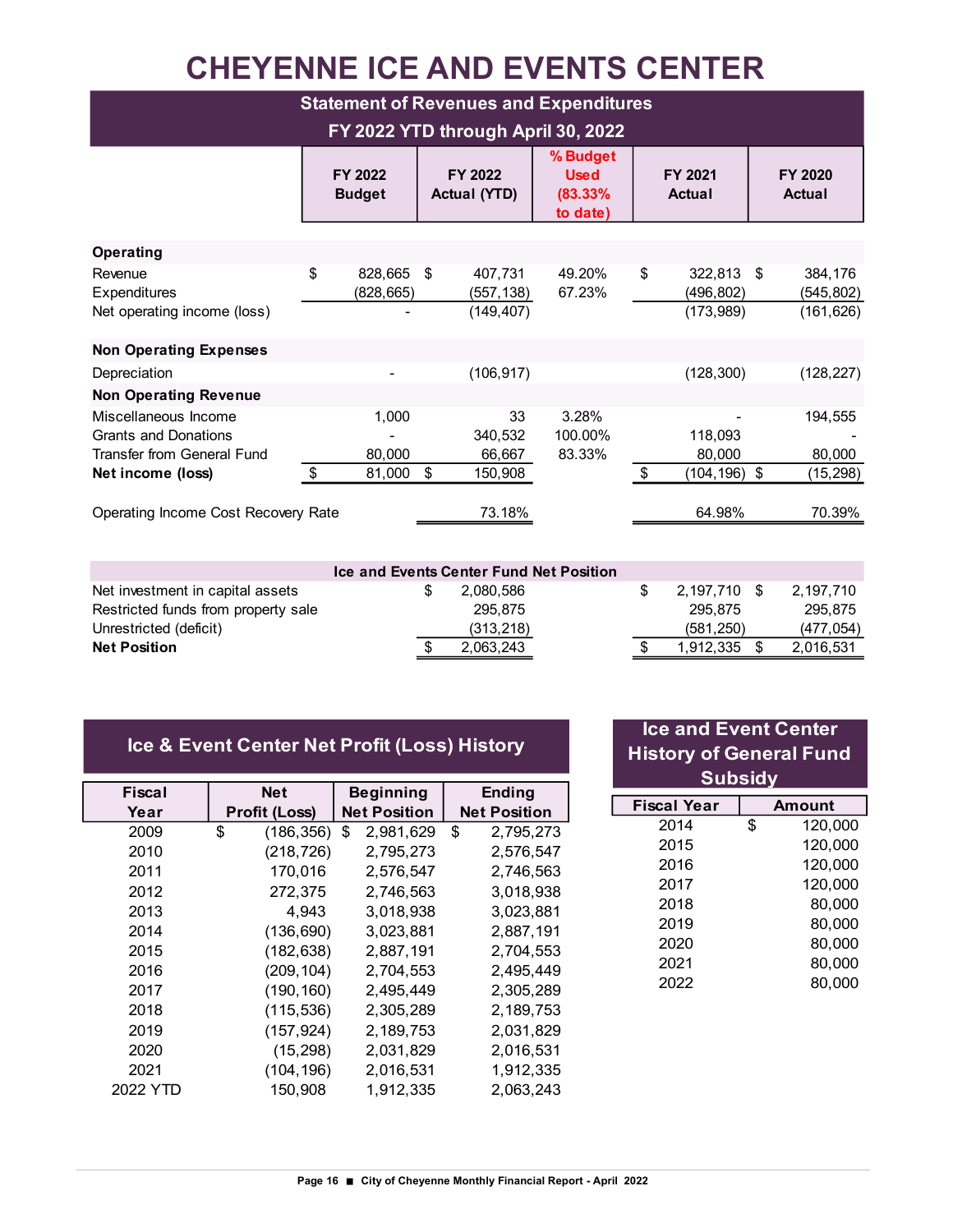## **SOLID WASTE FUND**

| <b>Statement of Revenues and Expenditures</b>                                            |                                                  |                                          |                                                |                                                   |                                        |  |  |  |  |
|------------------------------------------------------------------------------------------|--------------------------------------------------|------------------------------------------|------------------------------------------------|---------------------------------------------------|----------------------------------------|--|--|--|--|
| FY 2022 YTD through April 30, 2022                                                       |                                                  |                                          |                                                |                                                   |                                        |  |  |  |  |
|                                                                                          | FY 2022<br><b>Budget</b>                         | FY 2022<br><b>Actual (YTD)</b>           | % Budget<br><b>Used</b><br>(83.33%<br>to date) | FY 2021<br><b>Actual</b>                          | FY 2020<br><b>Actual</b>               |  |  |  |  |
| <b>Operating Revenue</b><br><b>Operating Expenditures</b><br>Net operating income (loss) | \$<br>24,271,193 \$<br>(21,742,415)<br>2,528,778 | 14,556,574<br>(15,118,688)<br>(562, 113) | 59.97%<br>69.54%                               | \$<br>17,983,912 \$<br>(9, 413, 542)<br>8,570,369 | 17,893,836<br>(9,742,560)<br>8,151,276 |  |  |  |  |
| <b>Non Operating Expenses</b>                                                            |                                                  |                                          |                                                |                                                   |                                        |  |  |  |  |
| Depreciation<br><b>Transfer to General Fund</b><br><b>Miscellaneous</b>                  | (1,792,800)<br>(928, 470)                        | (1,559,947)<br>(775, 675)                | 87.01%<br>83.54%                               | (1,877,851)<br>(2,327,371)<br>(394, 094)          | (1,781,834)<br>(700,000)               |  |  |  |  |
| <b>Non Operating Revenue</b>                                                             |                                                  |                                          |                                                |                                                   |                                        |  |  |  |  |
| Investment Income<br>Miscellaneous<br>Net income (loss)                                  | 40,000<br>2,568,778<br>\$                        | 102,176<br>269,950<br>(2,525,610)<br>\$  | 255.44%                                        | 247,942<br>93,848<br>4,312,844<br>\$              | 10,970<br>5,680,412<br>\$              |  |  |  |  |

| <b>Solid Waste Fund Net Position</b> |  |               |  |  |                  |      |            |  |
|--------------------------------------|--|---------------|--|--|------------------|------|------------|--|
| Net investment in capital assets     |  | \$ 34.733.899 |  |  | $$36.293.846$ \$ |      | 31.658.388 |  |
| Unrestricted                         |  | 8,281,595     |  |  | 9.247.258        |      | 9.569.871  |  |
| <b>Net Position</b>                  |  | 43.015.494    |  |  | 45.541.104       | - \$ | 41.228.260 |  |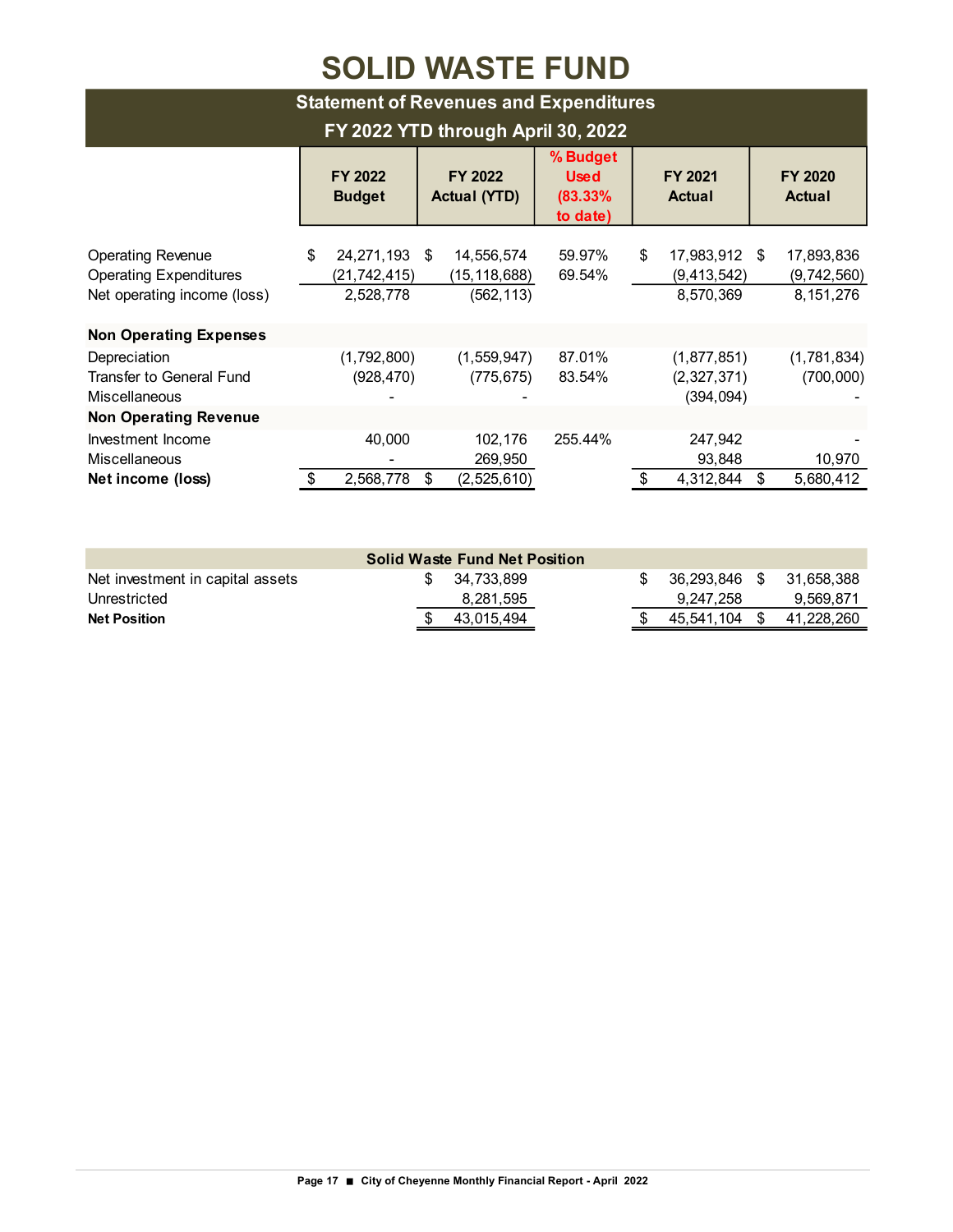# **CITY OF CHEYENNE OTHER FUNDS**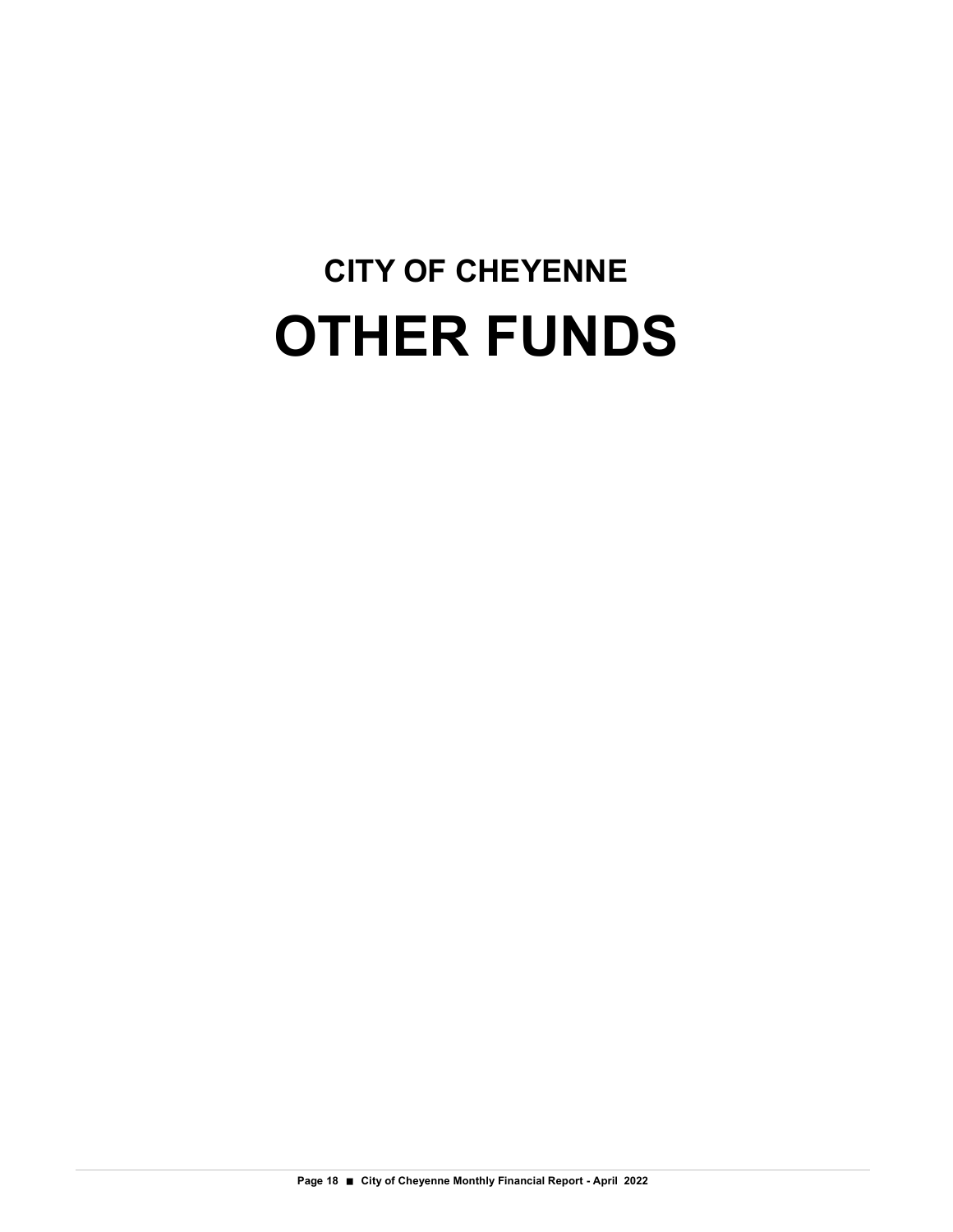### **CITY FUND BALANCES AS OF APRIL 30, 2022**

| <b>General Fund</b> '              |   |            |
|------------------------------------|---|------------|
| 001 - General Fund                 | S | 35.920.231 |
| 103 - Employee Self Insurance Fund |   | 1.415.656  |
| 210 - Agency Fund                  |   | 431,559    |
| <b>Total General Fund</b>          |   | 37,767,446 |

| <b>Special Revenue Funds</b>                 |                 |
|----------------------------------------------|-----------------|
| 010 - Weed and Pest Fund                     | \$<br>747,787   |
| 011 - Local and State Grants Fund            | 428,656         |
| 012 - Youth Alternative Grants Fund          | 524,699         |
| 014 - Recreation Programs Fund               | 1,615,623       |
| 015 - Belvoir Recreation Fund                | 149,434         |
| 018 - Community Development Block Grant Fund | (13, 133)       |
| 019 - Real Property Revolving Fund           | 571,045         |
| 024 - Law Enforcement Grants Fund            | (84, 723)       |
| 025 - Federal Grants Fund                    | 1,807,454       |
| 026 - Transportation Planning Fund (MPO)     | (50, 849)       |
| 027 - Transit Fund                           | (1,051,957)     |
| 028 - Juvenile Justice Fund                  | 205,421         |
| 029 - Special Friends Fund                   | 82,423          |
| 200 - Annexation Loans                       | 209,832         |
| 205 - Housing Loans Fund                     | 361,149         |
| <b>Total Special Revenue Funds</b>           | \$<br>5,502,860 |

| <b>Capital Projects Funds</b>                                         |                  |
|-----------------------------------------------------------------------|------------------|
| 013 - Development Impact Fees Fund                                    | \$<br>2,041,761  |
| 030 - 6th Penny Fund (Special Purpose Option Tax 2012 & 2017 Ballots) | 17,493,929       |
| 032 - 6th Penny Fund (Special Purpose Option Tax 2021 Ballot)         | (3,926,389)      |
| 031 - Youth Alternative Activities                                    | 27,877           |
| 041 - Golf Improvements Fund                                          | 803,483          |
| 020 - 5th Penny Fund (1% Sales Tax 2019-2022 Ballot)                  | 52,078,449       |
| 022 - 5th Penny Fund (1% Sales Tax 2015-2018 Ballot)                  | 4,516,073        |
| <b>Total 5th Penny Fund</b>                                           | \$<br>56,594,522 |
| <b>Total Capital Projects Funds</b>                                   | \$<br>76,961,572 |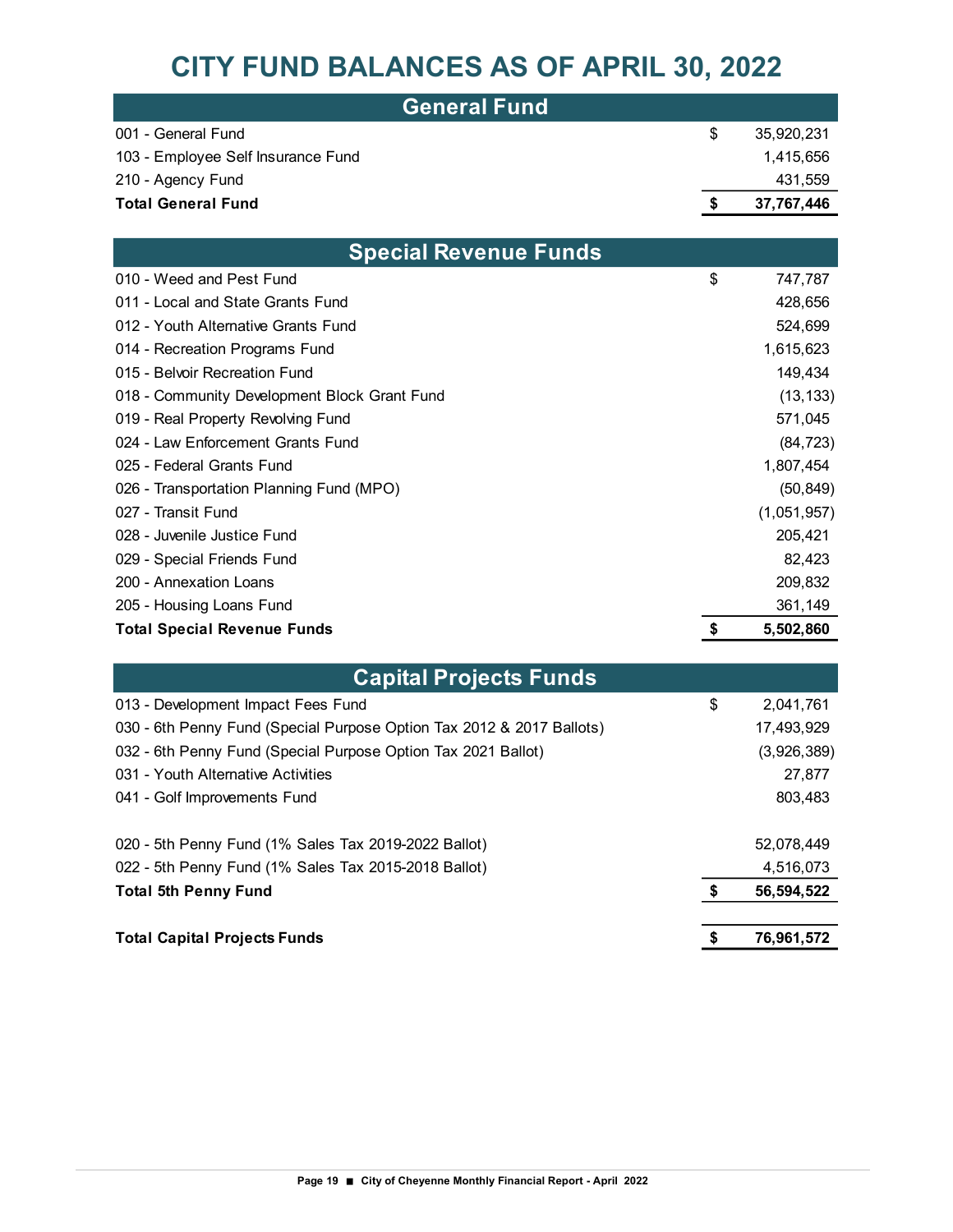### **CITY FUND BALANCES AS OF APRIL 30, 2022**

| <b>Proprietary Funds (Enterprise and Internal Service Funds)</b> |    |             |  |  |
|------------------------------------------------------------------|----|-------------|--|--|
| 023 - Solid Waste Fund                                           | \$ | 43,015,494  |  |  |
| 101 - Fleet Maintenance Fund                                     |    | 925,375     |  |  |
| 110 - Civic Center Fund                                          |    | 834,581     |  |  |
| 114 - Ice and Events Center Fund                                 |    | 2,063,243   |  |  |
| <b>Total Proprietary Funds</b>                                   |    | 46,838,693  |  |  |
|                                                                  |    |             |  |  |
| <b>Fiduciary Fund</b>                                            |    |             |  |  |
| 209 - Fiduciary Fund                                             | \$ | 49,247      |  |  |
| <b>Total Fiduciary Fund</b>                                      | S  | 49,247      |  |  |
|                                                                  |    |             |  |  |
| <b>Permanent Fund</b>                                            |    |             |  |  |
| 220 - Cemetery Perpetual Care Fund                               | \$ | 817,677     |  |  |
| <b>Total Permanent Fund</b>                                      | \$ | 817,677     |  |  |
|                                                                  |    |             |  |  |
| <b>Total City Funds</b>                                          |    | 167,937,495 |  |  |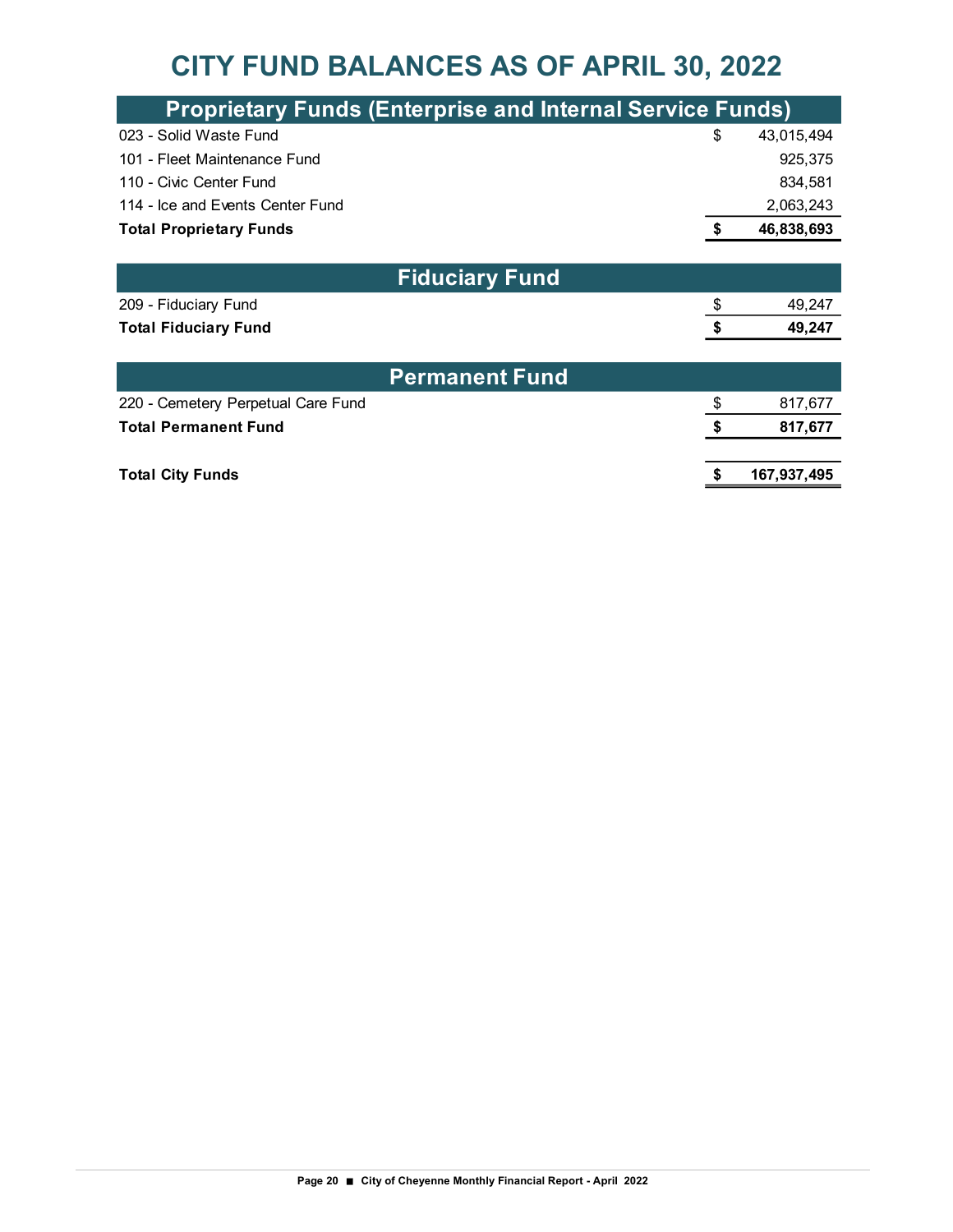The City has 29 funds that are organized in three different categories: 1) **Governmental Funds**  (General Fund, Special Revenue Funds, Capital Project Funds, and Permanent Fund), 2) **Proprietary Funds** (Enterprise and Internal Service Funds) and 3) **Fiduciary Fund**. See pages 19-20 for current balances of each fund.

#### **GOVERNMENTAL FUNDS**

#### **General Fund**

- 1. **General Fund (001)** is a government's basic operating fund and is comprised of everything not accounted for in another fund. Governments have only one General Fund. Two additional funds (Self Insurance Fund and Agency Fund) are combined with the General Fund at fiscal year end in the City's financial statements.
- 2. **Self Insurance Fund (103) -** accounts for the proposed Employee Self Insurance Fund. In the Fiscal Year 2020 Budget the Governing Body voted to transfer the anticipated health insurance rate increase of 9.5% that was budgeted for but did not occur in order to establish a reserve, or savings account, to prepare for the possibility of going self-funded for City employee health insurance in a future fiscal year.
- 3. **Agency Fund (210) -** accounts for donations and miscellaneous funds received for specified projects.

#### **Special Revenue Funds**

Special Revenue Funds are used to account for specific revenue sources that are legally restricted or committed (i.e. grant funds) to expend for particular purposes. Note that these grant funds can often times have a temporary negative fund balance as the expenditures have occurred in one month but the reimbursements have not yet been requested until the following month.

- 4. **Weed and Pest Control Fund (010)** is provided for and regulated by state law (W.S. § 15-5-101 *et seq*.) and accounts for monies received by the City from a general county tax levy to administer a program of weed and pest control.
- 5. **State and Local Grants Fund (011) -** accounts for grant revenues and related expenditures associated with grants received from various state and local agencies and other organizations. This includes grants received from the Wyoming State Loan and Investment Board and the Wyoming Business Council. Each grant program has separate and distinct rules and regulations governing the management of the grants, to which the City must fully comply.
- 6. **Youth Alternative Grants Fund (012)** accounts for funds received by the City from various federal, state and local agencies to assist in the operation of a juvenile counseling system and other related programs benefitting the youth of Cheyenne. Each grant program has separate and distinct rules and regulations governing the management of the grants, to which the City must fully comply.
- 7. **Recreation Programs Fund (014)** accounts for funds received by the City from various sources such as child care programs, Cheyenne Depot Plaza events, Superday, Cheyenne Botanic Gardens, aquatics, concessions, and recreation to administer various recreation programs. Resolution Nos. 5137, 4930 address this fund.
- 8. **Belvoir Recreation Fund (015)**  accounts for monies received by the City from the 30-year wind energy lease on the Belvoir Ranch to enhance recreational facilities. Per Resolution 6146, the annual wind energy lease payments are split as follows: two-thirds to the General Fund and one-third to the Belvoir Recreation Fund.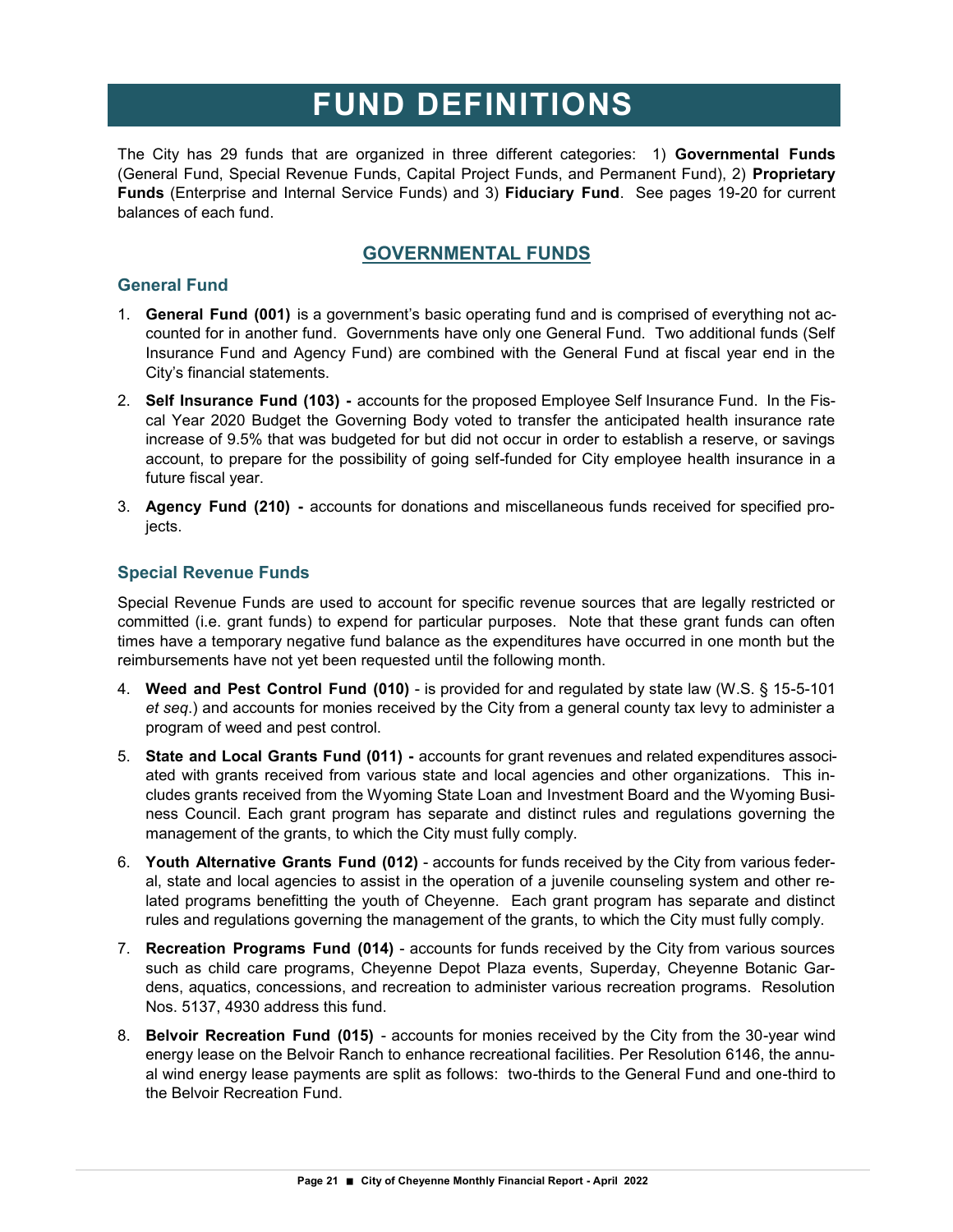- 9. **Community Development Block Grant (CDBG) (018)** accounts for funds given to local entities to assist low income families and individuals. The grant funds are received from the federal government and administered pursuant to the Housing and Community Development Act of 1974, 42 U.S.C. 530 *et seq*. and its related regulations.
- 10. **Revolving Real Property Fund (019)**  per Resolution 6039, this fund was created to account for proceeds received from the sale of surplus real property to be used only to design, construct or purchase real property, or prepare current real property for sale.
- 11. **Law Enforcement Grants Funds (024)** accounts for funds received from federal, state and local agencies to administer programs that assist Cheyenne Police Department operations. Each grant program has separate and distinct rules and regulations governing the management of the grants, to which the City must fully comply. Funds are expended according to mandates of the specific grants.
- 12. **Federal Grants Fund (025)** accounts for funds from federal agencies to administer federal programs that are not accounted for in another City fund. Each grant program has separate and distinct rules and regulations governing the management of the grants, to which the City must fully comply. Funds are expended according to mandates of the specific grants.
- 13. **Transportation Planning (MPO) Fund (026)** accounts for funds received from the federal government pursuant to federal transportation planning statutes (*e.g.* 23 U.S.C. §§ 5303-5306) and the Master Agreement for Metropolitan Transportation Planning between the Wyoming Department of Transportation, the Federal Highway Administration and the Cheyenne Metropolitan Planning Organization. The funds are expended pursuant to federal guidelines for the planning of streets, roadways, and other transportation needs.
- 14. **Transit Grant Fund (027)** accounts for grant funds received from the federal government pursuant to the Urban Mass Transportation Act of 1964 and other similar and related federal laws and regulations. The funds, which are used to enhance local public transportation, are expended pursuant to federal guidance. Other state and local monies as well as program income used as federal match are accounted for in this fund.
- 15. **Juvenile Justice Fund (028)** accounts for funds received from federal and state agencies to assist in the operation of the juvenile court system and other related programs that assist the youth of Cheyenne. Funds are expended for the operation of the juvenile court and probation systems, which were established by Ordinance Nos. 1458 and 1689, and other related youth programs.
- 16. **Special Friends Fund (029)** accounts for funds received from community member donations and gifts, and state and local grants. This includes funds received from the Wyoming Children's Trust Fund, which is regulated by W.S. § 14-8-1-1 *et seq.* The funds are expended pursuant to the terms of various contracts with Laramie County and the state of Wyoming for the Special Friends mentor project, the after school program, the in-home outreach program, and other programs that benefit the youth of Cheyenne.
- 17. **Annexation Improvements (200)**  was established to hold funds received from individuals who have prepaid for annexation improvements in areas to be annexed into the City of Cheyenne, to provide loans to property owners in areas to be annexed into the City for infrastructure expenses, and to help with the extension of infrastructure to support economic development efforts. The authority for these funds is found in Resolution Nos. 3921, 4437, 5025, 5240 and Ordinance 3595.
- 18. **Housing Loans Fund (205)**  accounts for monies received in part from the Home Investment Partnerships (HOME) Program and the Cheyenne Redevelopment Agency when those agencies closed. The fund also includes program income from previous loan programs through the Community Development Block Grant program. Those agencies made rehabilitation loans to low-income homeowners. The monies held in this fund, which are also received from those homeowners who were recipients of rehabilitation loans, are used to administer these loans.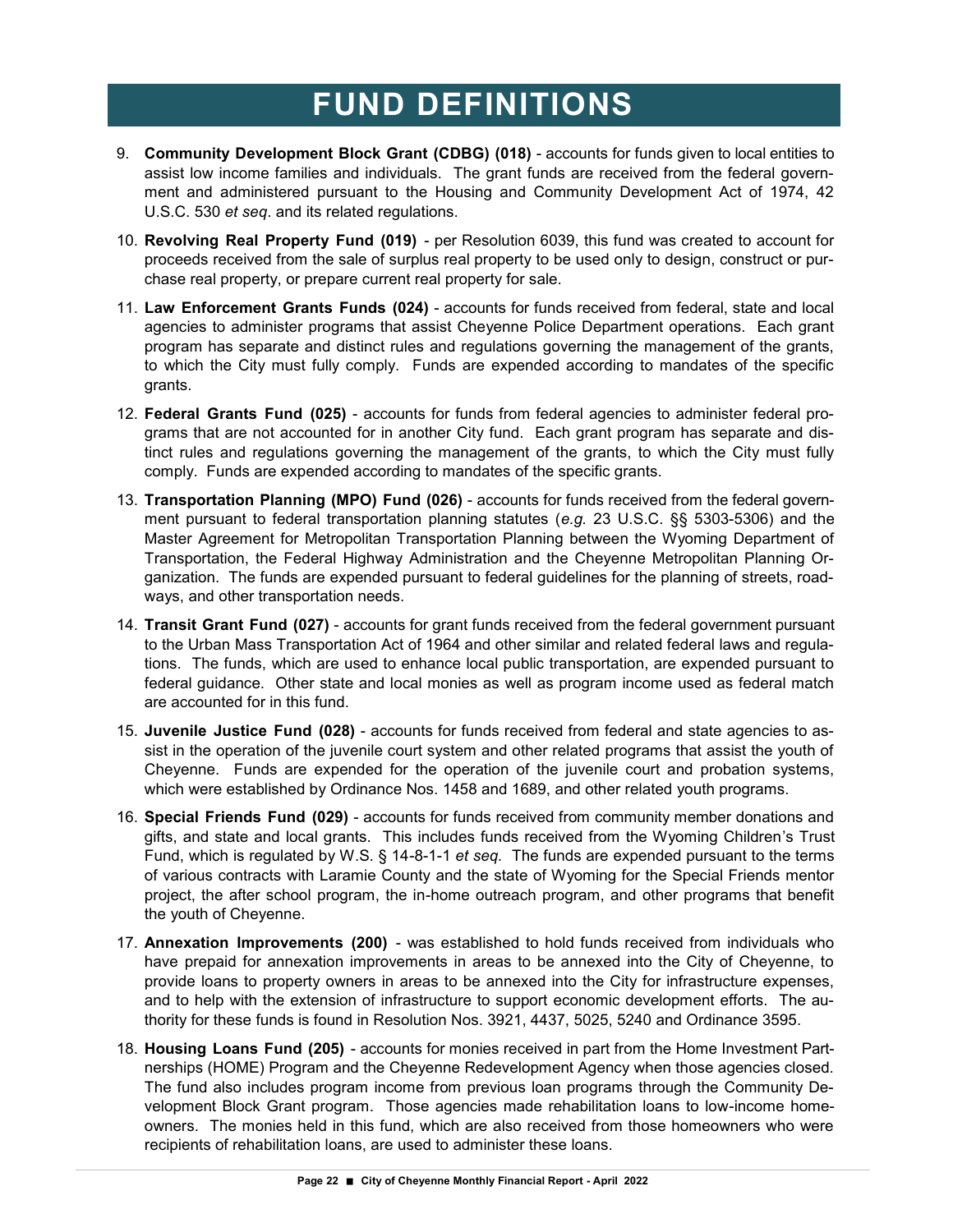#### **Capital Project Funds**

Capital project funds account for the construction, rehabilitation and acquisition of capital assets, such as buildings, equipment and roads.

- 19. **Development Impact Fees Fund (013)**  was established per Resolution 4509 and Ordinance 3874 to account for fees collected upon approval of first time plats or replats, pursuant to the Uniform Development Code (UDC) of the City of Cheyenne, section 4.2.5. The funds can only be expended for the acquisition of park land and infrastructure, and the enhancement of new or existing parks.
- 20. **One Percent Sales Tax Fund (020, 021, 022)**  accounts for tax revenue received from an optional 1% sales tax approved by voters on a four-year cycle. A resolution is prepared for each ballot and approved by the Governing Body, and then approved by voters, which specifically determines how the funds shall be expended.
- 21. **Special Purpose Option Tax (030)**  accounts for major projects financed through a voter approved capital facilities sales tax, referred to as the 6th penny.
- 22. **Youth Activities Fund (031) -** was established to account for funds previously received from donations designated for the capital needs of the Youth Alternatives program and from surplus building funds associated with capital improvement for the Youth Alternatives program. The funds shall be used solely for the capital needs of the Youth Alternatives program.
- 23. **Golf Facilities Fund (041)**  is used to account for a portion of green fees collected at City owned golf courses. In accordance with Resolution No. 4919 (repealed by Resolution No. 5428) and past practices, sixty-three percent (63%) of all green fees shall be deposited into the City's General Fund and thirty-seven percent (37%) of all green fees shall be deposited into the Golf Improvement Fund for capital improvements.

#### **Permanent Fund**

Permanent Funds are used to report resources that cannot be expended, but must be held in perpetuity. Generally these resources are invested and a government can spend the earnings, often for a purpose specified by the provider of the resources.

24. **Cemetery Perpetual Care Fund (220)** - this fund was set up for the perpetual care of Cheyenne cemeteries. Four hundred dollars is put into this fund each time a cemetery space is purchased. The investment earnings of this fund are transferred monthly to the General Fund.

### **PROPRIETARY FUNDS**

Proprietary funds are used to account for the City's business-type activities. There are two types of proprietary funds: Enterprise Funds and Internal Service Funds. Each type of fund imposes fees or charges for services. Enterprise Funds account for any activity for which a fee is charged to external users for goods or services. Internal Service Funds are used when a fund primarily provides benefits to other funds, departments, or agencies of the city and its component units, or to other governments.

#### **Internal Service Fund**

25. **Fleet Maintenance Fund (101)** - accounts for the costs of fueling, repairing and maintaining all fleet vehicles and equipment used in City operations.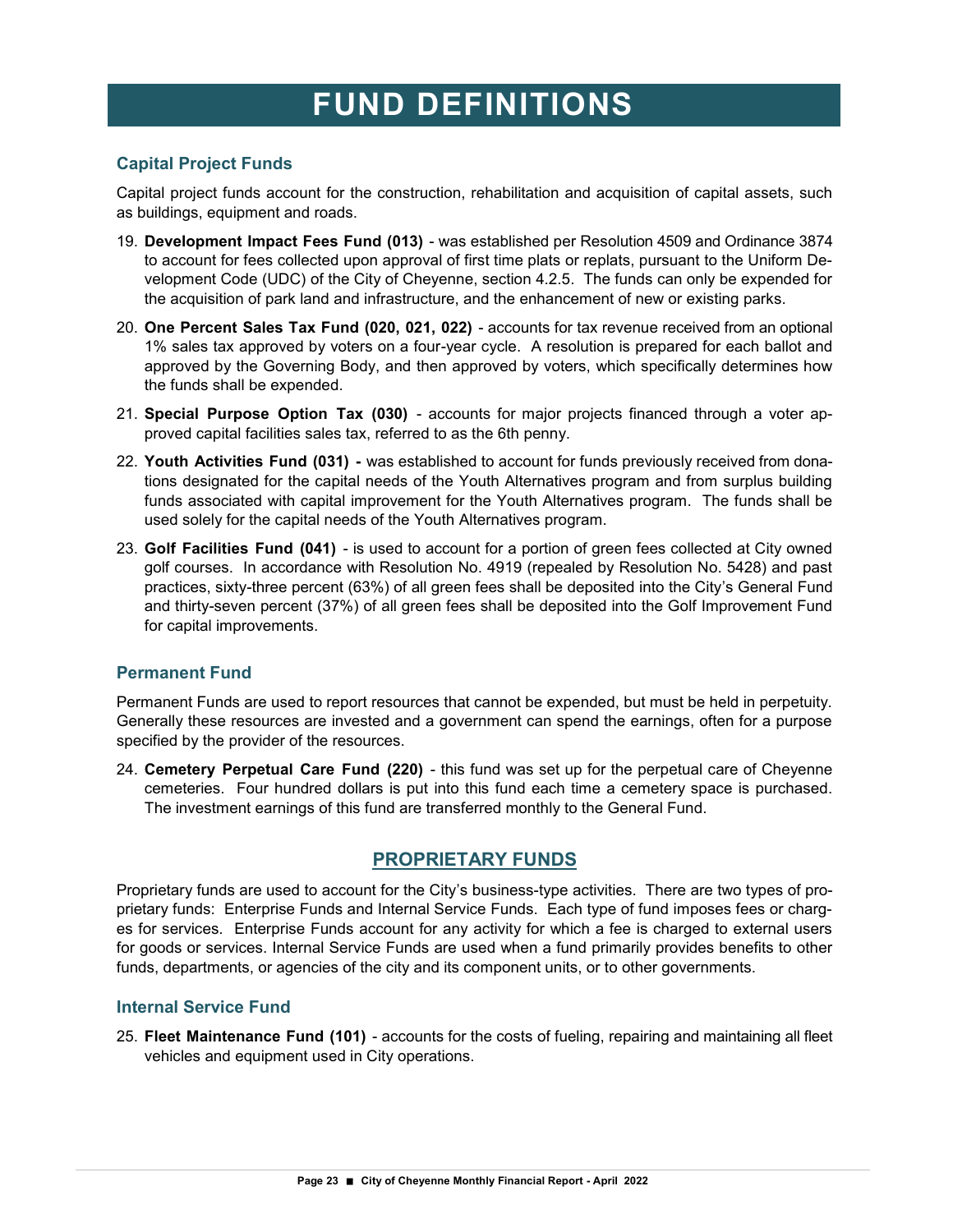#### **Enterprise Funds**

- 26. **Solid Waste Fund (023)**  monies received from solid waste charges and allocated to the operation and maintenance of the City's solid waste activities mandated by federal and state regulations and to accumulate funds for the closure and post-closure costs of the landfill.
- 27. **Civic Center (110)**  provides a location for concerts, performances, community events, and other shows.
- 28. **Ice and Events Center (114)**  provides activities including ice skating, hockey, concerts, roller skating, miniature golf and other public and private events.

#### **FIDUCIARY FUNDS**

A fiduciary fund is used when a government is taking care of money that belongs to individuals and others outside of the government itself.

#### **Fiduciary Fund**

29. **Fiduciary Fund (209)** - Currently the City holds funds for both the Historic Preservation Board and Visit Cheyenne.